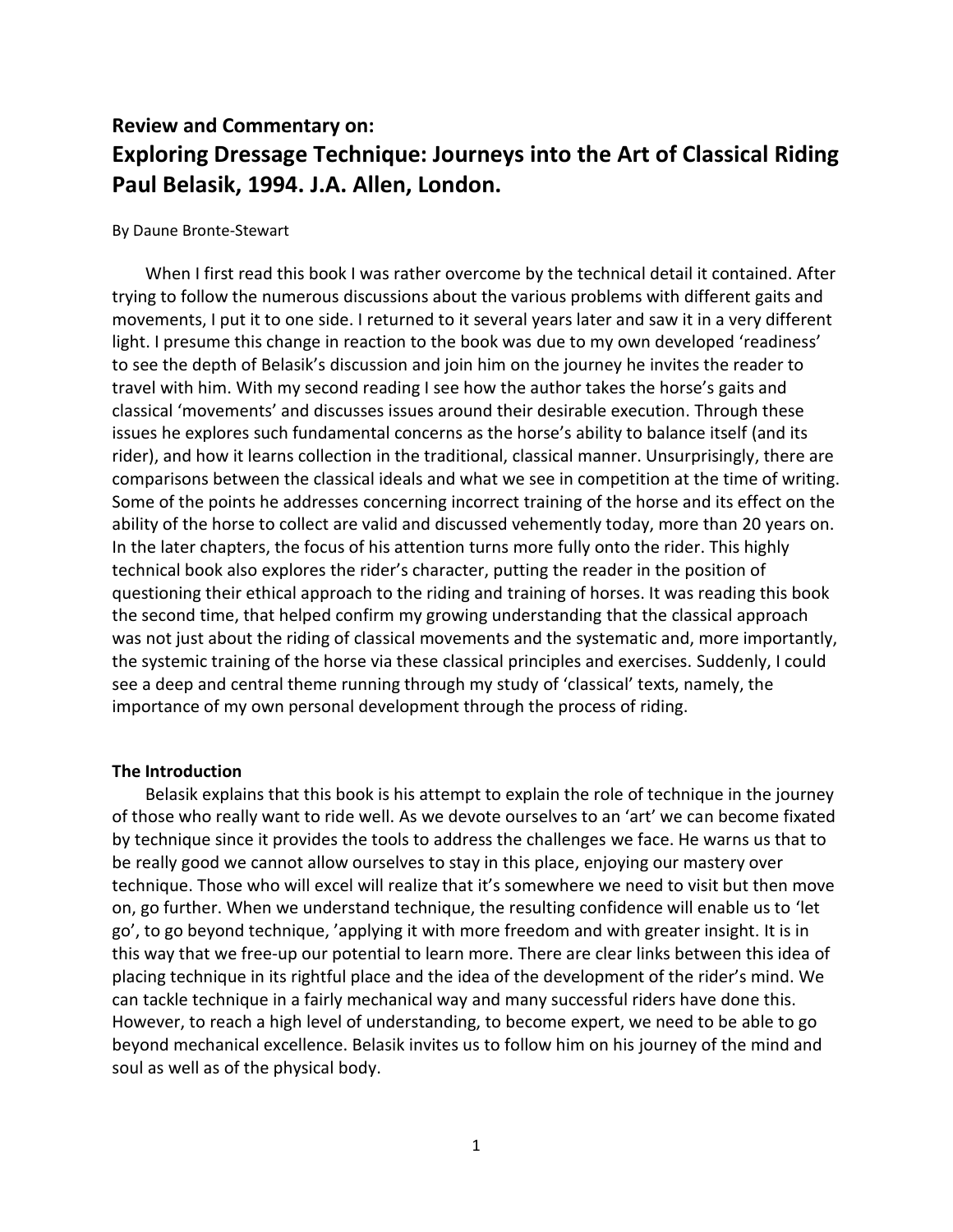#### **Chapter 1: A fog of walks**

Much of this chapter challenges our understanding of the idea of 'gait'. Belasik illustrates and makes a fundamental observation that the concept of the horse's gaits (and what is pure, correct or otherwise) is a human invention. The Old Masters, not seeming to have our preoccupation with our idea of 'gaits', practiced many different 'walks', experimenting to see what was possible. They did not share our horror of the 2 beat walk.

Belasik outlines a problem that we have created for ourselves. He reminds us that The FEI only recognize 4 walks: medium, collected, extended and free. However, it is important to remember that the FEI 'rules' are guidelines for *competing* dressage horses, they are not rules for *training* dressage horses (p.18). If we were to follow FEI directive alone, he suggests, then "The danger is that an implication can be drawn that they are the only walks that should or can exist" (p.18). He draws evidence for his position that we should consider a continuum of gaits (as opposed to only those defined in FEI dressage tests) from the biomechanics research of Dr Doug Leach. He refers to de Pluvinel who talked about many different walks and concludes that he and Leach would have understood each other well.

For me, the big lesson here, apart from rethinking about how I can use the walk, is the reminder of the danger of mistaking a model (or description of reality) to be 'reality'. FEI 'rules' are a 'model' of how dressage competition should be. Let's not confuse competition movements with 1) horses' natural abilities to move and 2) our training of the horse.

Belasik moves to consider the reason why attempts to collect may cause the loss of the 4 beat walk rhythm. He explains that by anchoring the back feet more to the ground through increased bend of the hocks, the weight is moved backwards and this makes it more difficult for the horse to lift the back legs. This shortens the stride and leaves less time between the lift of the hind legs and the lift of the front legs. This shortened time between the 2 ipsilateral beats of the walk (e.g. hind left and front left), means that they become closer to one beat. The more collection then the more chance of an overall 2 beat walk. Belasik concludes by saying that for this reason he is happier to work with collection in other 'gaits' rather than the walk.

#### **Chapter 2: The hovering trot**

This chapter involves a fairly detailed discussion of the biomechanics of the legs in "an efficient forward stride". In reading equine locomotion and biomechanics literature Belasik recognizes an important point which he is able to relate to an undesirable movement he refers to as the 'hovering trot' (a "lofty trot which seems to go up in the air more than it moves forward. Unlike the passage, which is a great display of elastic power, the hover trot seems to dwell aimlessly" (p.25)). This realization relates to the understanding of the respective roles of muscles, ligaments and tendons: the protracting of the limb and its rotation around the fetlock is a reflexive action depending primarily on the tendons and ligaments. The dampening and smoothing of the forward movement, depending on flexion of hip, stifle, hock and shoulders are muscle dependent.

Horses that he had experience of that demonstrated the hovering trot were lazy in their attitude to work and he believed that this could explain the poor trot – it is not to do with a tight back (as suggested by Seunig) but because the horses have found an easier way to move: they "bound along off their tendons and ligaments with little effort towards deepening the step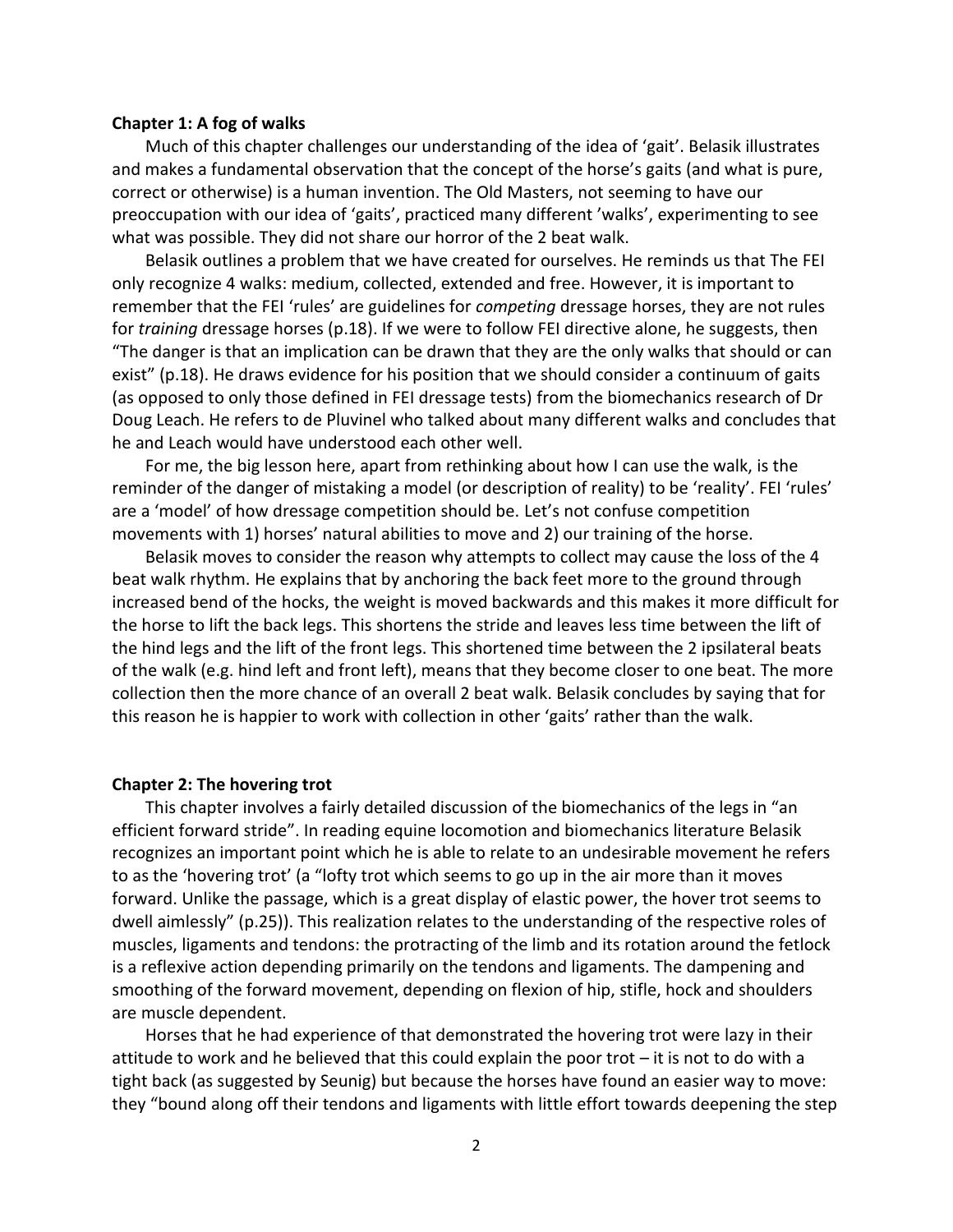or its complimentary powerful propulsion" (p.30). This way of thinking about movement and the roles of ligaments, tendons and muscles will be a recurring theme for Belasik when he studies the biomechanics of collection (Belasik, 2009). He points out that as far as reflexive actions are concerned, the horseman can have relatively little influence. It is only with the stifle, hock and shoulder where "conscious muscle manipulation can occur" (p.30) that the rider can make a difference.

At the start of the chapter, Belasik quotes a passage from Seunig which states that the horse's back, when tight, produces artificially "exalted and exaggerated" steps. Belasik argues the reverse causality, namely, that the back acts according to the way the ligaments move: a tight back is caused by exalted and exaggerated steps:

> Power must first be generated before the back can react to it. The action of the back cannot produce any steps at all, elastic or 'exalted and exaggerated'. The action of the legs, and more specifically the muscular action of the shoulder, stifle and hock, must produce swift, strong, forward impulsive movement. The inaction of the legs, and again more specifically the muscular action of the shoulder, stifle and hock, produces hovering steps (p.31).

Before understanding the respective actions of ligaments, tendons and muscles Belasik had attempted to correct the hovering trot by means of longitudinal exercises: a training routine containing many extended trot to collected trot transitions and trot to walk transitions in an attempt to free the back. Once he understood that the 'back followed the legs' he realized that a more useful and effective way to work on the activation and increased use of the appropriate muscles was through lateral exercises: shoulder-in, renvers, and half-pass. He concludes that it is the 'creative' application of these 'traditional exercises to develop flexibility and strength' that will be likely to correct such problems as the hovering trot.

There is a sense of nervousness relayed at the beginning of the chapter where Belasik finds himself questioning Seunig's statement. During the chapter, as Belasik is able to draw upon equine locomotive and biomechanical research we see him gaining in confidence to re-look at the teachings of past Masters. He recognizes how he has learnt two very important lessons from this search for understanding. The first lesson is that "almost all descriptions that become frozen by words are usually on their way towards something else…. During the Journey the horseman may arrive back at a city where he has already been and finds that the city has changed. Beneath one civilization lies another and another" (p.33). The second lesson is that "…every learning person builds his case as solidly as possible, not to hold it in eternity by its great construction, but to serve as an honourable base well built for something to go on top of it" (p.33). This second lesson serves well for anyone who wants to learn and discover things about our world of endeavours. For me there is also an interesting revelation at the end of this chapter. It refers to what I perceive about Belasik as a rider, teacher, researcher, and probably as a man. This is his constant need to try and understand the relationship between the science and logical aspects of his world and the feeling and art he recognises in dressage. From his writings it seems he has worked hard throughout his life to make sense of these two equally important phenomena.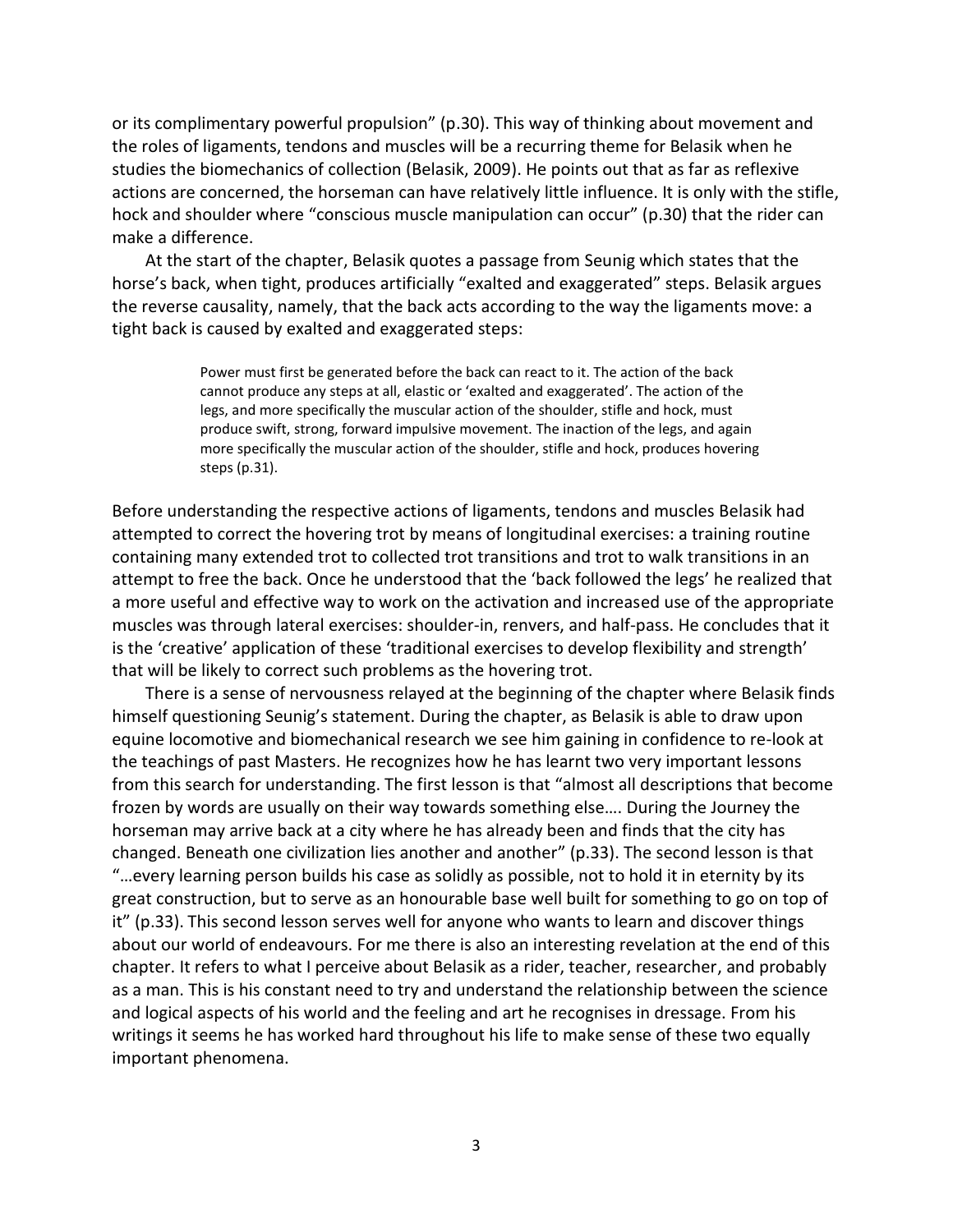#### **Chapter 3: Rockin' and rollin' in the passage**

This chapter is a good example of Belasik questioning some generally accepted 'rules' of training and searching for a scientific basis for a corrective approach. The schooling problem relates to the passage and involves an undesirable 'version' of this movement known as 'balancé'. Balancé is the effect of the horse lifting the front legs in an exaggerated manner and the hoof of each foot splayed to the outside with each step. The traditional 'corrective' action is to ride the horse forward more vigorously so as to achieve greater engagement behind and, presumably, encourage the horse to stretch the front end out more forward as opposed to up and down. Having experience of the 'problem' and lack of success in the 'correction' in terms of producing a quality passage, Belasik returned to study the science of equine locomotion. The ensuing description of the mechanics of the front and hind legs in passage is detailed. A key point is that when a horse widens its stance (front or back) it is a clue that the horse is "trying to widen its base of support" (p.38). In passage "where the horizontal forward force is restrained and the upward vertical force is accented, the sideways force can be substantial." (p.38). Belasik explains his understanding of the problem of balancé as one in which the horse needs to be able to manage both the horizontal and vertical forces necessary to execute the passage. If the horse is ridden forward, the rider may reestablish "the horizontal forces of the trot" but in doing so it "takes the emphasis off the vertical forces", the very part which "defines the passage". So, in this way balancé may be eradicated, but the quality of the passage is not likely to be improved. Instead, he suggests the very opposite 'cure', namely, "more fundamental collection" (p.39). However, the degree of collection needs to be considered carefully though, since if the horse is asked to 'sit' too deep, then his hind legs will be weighted and their action 'cramped' (p.40).

Belasik continues to remind us that collection requires the development of action and strength in the stifle and hock and that in exercises to develop collection "the rider must use as little hand as possible". It's probably worthwhile to quote his instructions that detail the way transitions, especially downwards, need to be the result of the rider's control of back, seat and legs:

> At the moment of the downward transition, the hands become passive but the rider almost holds the horse forward with his back and abdomen pressed towards the pommel. The upper body stretches tall so that the rider does not lean back. The thighs close to give strength to the back and to help absorb some of the roughness that is bound to occur when young horses are learning transitions (pp.40-1).

It is the strengthening of the hock and stifle through such transitions that will enable the horse to become "capable of sinking under and holding itself in balance in soft but powerfully flexible transitions". Such power and strength, he argues, will eventually enable the horse to manage the vertical, as well as the horizontal, force required in passage. When this is achieved the balancé disappears.

A second problem with passage discussed in this chapter is the action of a horse whose front legs roll in towards the centre at each stride. Sometimes this action can be so exaggerated that each foot crosses the other. One reason for this, he argues, is a horse's weak or disconnected back. He explains that a strong back is required to transmit the energy and force from a rear leg without causing a swing in the opposite shoulder. So, for example, when the left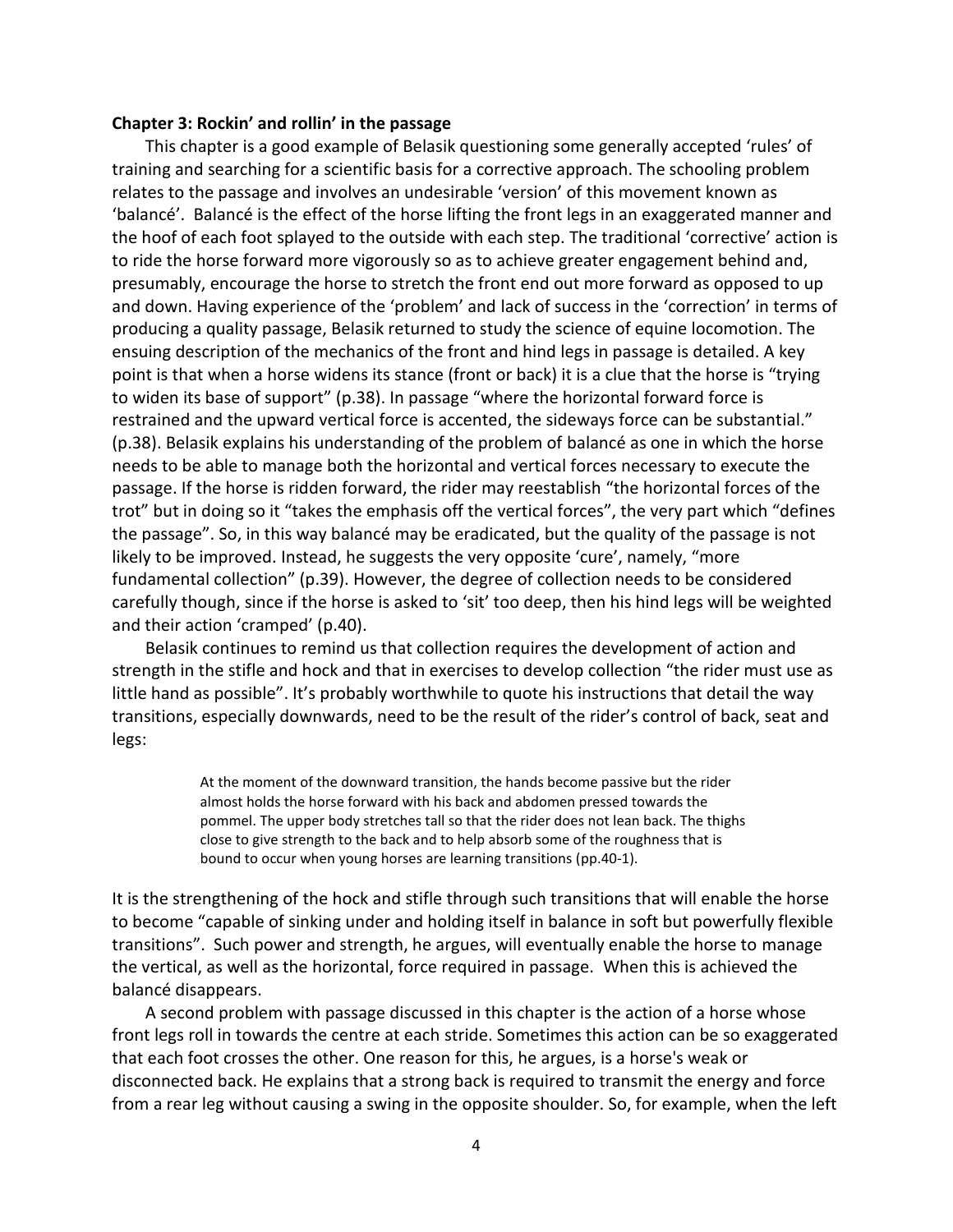hind moves forward the right shoulder dips and the right leg swings under the chest. Good impulsion will enhance the swing until the horse's back is strong enough to carry the trot forward without the shoulder swinging. He advises round transitions and shoulder-in to help strengthen and connect the back (p.43). Another reason for the rolling of the front legs in passage is due to lack of engagement causing the horse's centre of gravity to be too far forward. The front legs swing under the chest to help support the weight on the forehand. Corrective action for this kind of rolling in is increased engagement and collection. As more weight is carried on the hind limbs, the centre of gravity is moved backwards and the fore limbs no longer need to support the extra weight and so can move straighter in the trot. Rolling in the passage can also be encouraged by how the horse uses his head and neck and stiffness of the shoulders will prevent the horse from reaching out forward with the front legs, again having the effect of causing the front legs to swing in towards the chest. Shoulder-in is a reliable corrective exercise (p.45).

Without engagement and with the centre of gravity too far forward, the horse is likely to have a back that is incapable of carrying the whole horse in the difficult exercise of passage. Problems show themselves in the hind legs too. Weak backs that hollow cannot produce good transitions from passage to piaffe. When the passage suffers from these type of issues, Belasik suggests that all work on the passage should cease and the horse should be returned to correct foundational work and proper sequences of exercises. He suggests that it is important for the rider to have a "system" for investigating all these types of issues and deviations from what is sought and to understand well the nature of the exercises that can be adopted to help address them (p.47). The simple, and frequent, instruction to 'ride more forward' is too simplistic to address the complexities of the evasions we might come across; we need knowledge of the range of tools at hand.

Belasik uses the complex biomechanics of the passage to remind us how strong and supple the horse needs to be in order to execute it smoothly and correctly. This is the reason why its training should be slow and steady to allow the musculature to develop. He declares ""It is my feeling now that the great majority of evasions are the result of musculature inadequacies with the game horse. Unable to execute the strenuous passage, this horse tries to compensate and the dull trainer forgets to interrupt" (p.49). He discusses the two ways in which the passage is taught – either, in the more traditional way, allowing the horse to lengthen out of the piaffe, or to constrain or hold back the energy of an extended trot. A problem with this latter approach is that the constraint or braking force can tip the horse's balance off the haunches and onto the shoulders. There is a sense that Belasik favours the piaffe to passage route although he recognises the need to be flexible in terms of both the skill of the rider and the character and abilities of the horse.

At the end of the chapter Belasik tells the story of art critics' reaction to the newly cleaned Sistine Chapel – they hated the bright original colours. Over time, they had become used to the faded, dirty colours and these had become what they saw to be Michelangelo's art. The clean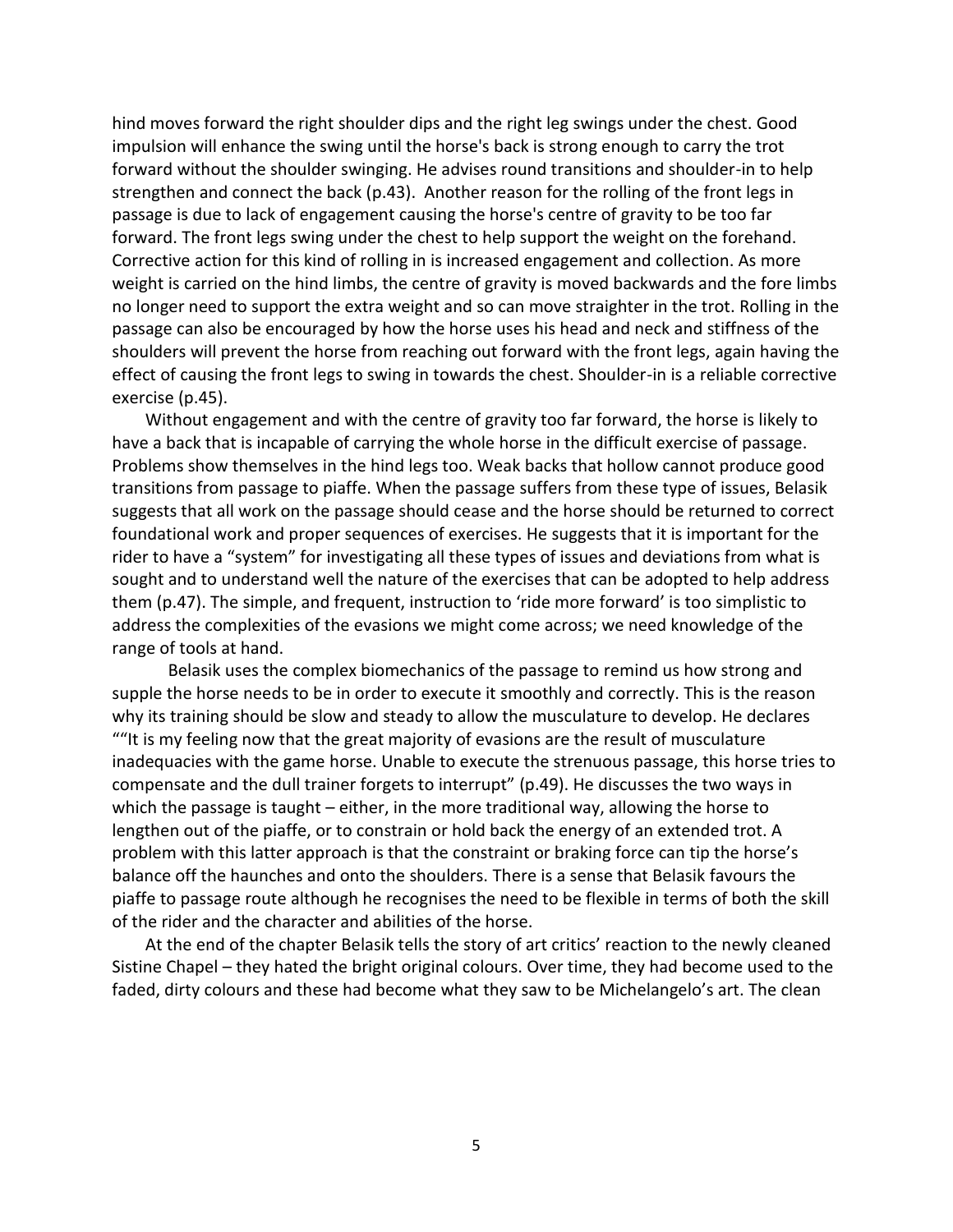fresh frescos were a shock but had to be accepted as the artist's original intention unless they were going to claim that Michelangelo's original colours were lacking. Linking this story to how we treat the horse, he explains:

> Every horse has a passage in its own original colour. The way I see it, the best trainers 'wash' the movements of the developing horse over and over to take off filtering affectations, to find the original, the natural, the real. But there has always been a class of trainers who set themselves apart because of their erudition, charm, sophistication or power. They are like the art critics. They need to make the horse's movements their own. They seem always to want to do better than the natural and original. If you train a horse this way, always trying to add something, instead of washing something off, you can lose the dignity of the original horse,……… and someday when you are telling the horse how he must move, you will have to stand in front of him and convince him that Michelangelo could not really paint either (51-2).

#### **Chapter 4: The Piaffe**

For me this is perhaps the most thought-provoking and insightful chapter of the book and provides the basis of a discussion that Belasik comes back to in later work (*A Search for Collection*, 2009). Belasik focuses on the piaffe to explore some fundamental issues in dressage today. As an introduction to the topic, we are given two small stories: the first story concerns the author's work and discussions with John Winnet, who Belasik describes as a particularly interesting rider/trainer given the two strong influences in his riding background, namely French Baucherism and German competitive riding. Belasik explains how he sought to understand how Winnet managed to 'make sense' and amalgamate the two conflicting influences in his background, how he "synthesised these apparently different approaches into his own dressage" (p.54). The second illustrative story is a classic piece of Belasik writing in which he takes the reader with him on a snowy evening to the New Bolton Center Library where he has permission to use the Fairman Rogers Collection which contains " a magnificent assembly of historical equestrian masterpieces" (p.55). This collection is arranged with the old leather-bound treaties by authors such as de la Guérinière, Newcastle, de Pluvinel, Baucher, Seeger and on the other side of the corridor, recent equestrian research articles from veterinary journals, magazines, conference proceedings, etc. A small aisle separates the two collections and he remarks "In some ways a step across that three-foot aisle could traverse hundreds of years of horsemanship" (p.55).

The two stories seem to illustrate the way in which we often create divides and may struggle to make sense of the complex world that contains them both. Belasik also recognises that some may dismiss the older texts as being irrelevant today since the field has progressed. But he reminds us that horsemen today seek to address the same issues and problems as did those authors writing hundreds of years ago. The old works are there to be used, to prevent us reinventing the wheel, to be rediscovered, challenged, understood, applied and maybe even enriched:

> It is worth the trouble to try to follow these courses. It is in these always moving rivers of information, these lineages of knowledge that many of the answers to the problem of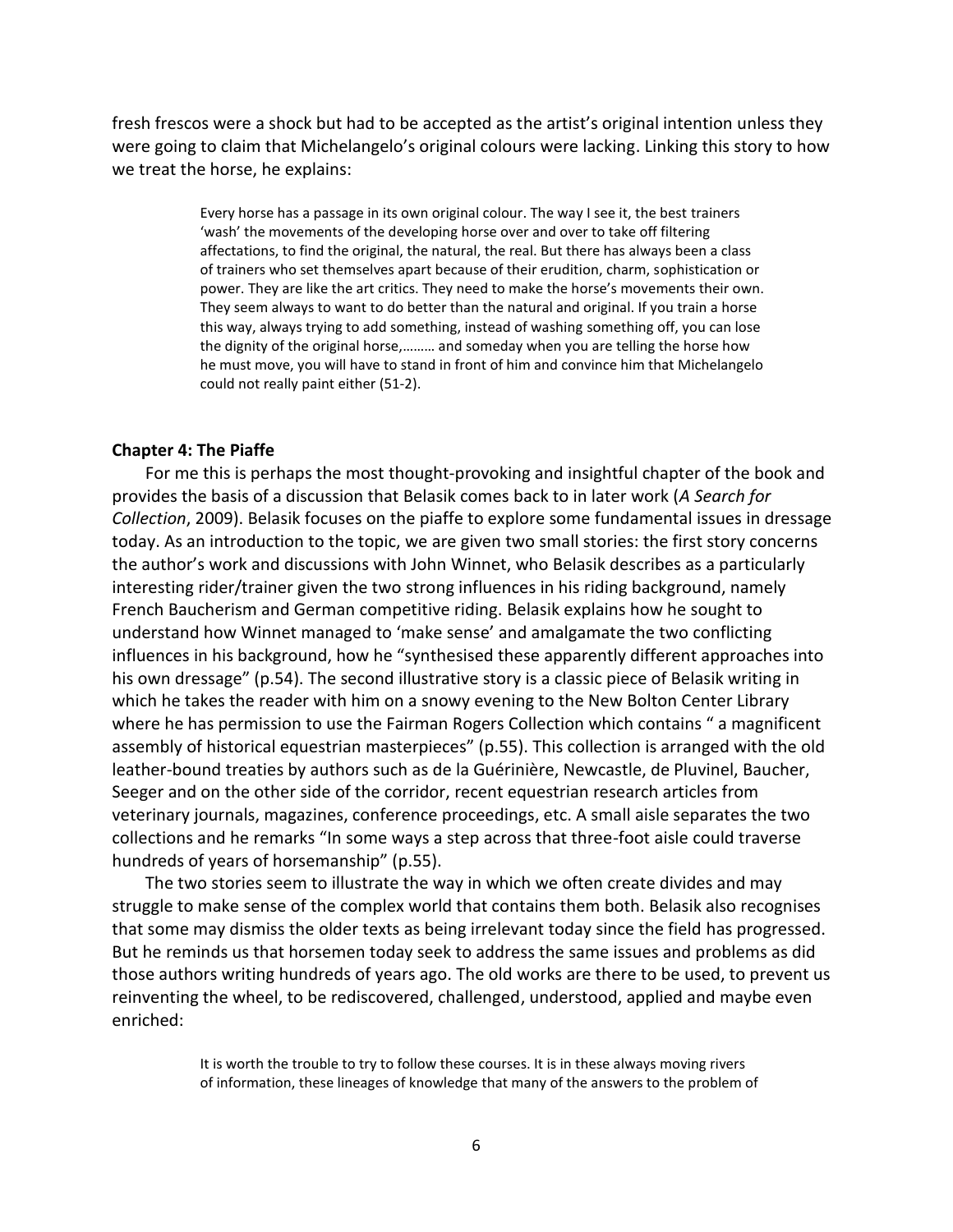training horses lie. Great riders have told you something. They thought it was important. (p.57)

This takes us to the piaffe. Belasik explains that the piaffe we see in competitive dressage is a long way away from the piaffe as practised and described in the old treaties. To explain the difference he coins the two phrases: *Piaffe as Preparation* and *Piaffe as Culmination*. He explains that originally the purpose of the piaffe was to collect the horse prior to executing the "airs above the ground" – the jumps. Terre-à-terre was also used in this way although rarely practised today (see Nuno Oliveira video to illustrate use of piaffe, terre-à-terre, and even petit gallop en arrière as preparatory collecting exercises for levade)<sup>1</sup>.

The piaffe we see in competition today represents the culmination of training, not preparation for higher movements since the airs are not included in any level of dressage competition today (and rarely practised anywhere except the 4 remaining European Schools of Equitation and by a small number of individuals). Because, therefore, the airs do not follow piaffe, the requirements of the piaffe have changed – the collection, the gathering of the weight onto the haunches so to lighten the front feet to allow the hind end to spring the horse into the air, are no longer required (and their quality no longer 'tested' by the jumps). Belasik argues that in losing its purpose, the piaffe has lost its rigour and exactitude. Today the piaffe has only to conform to the rules of competition – balance is no longer a fundamental requirement and so "the result is that today you can see complex evasions occurring in the piaffe, primarily because they are misbalanced in one way or another" (58). It is the jumps that "keep the piaffe honest" (p.58). Belasik states that it is unlikely that the piaffe we see in competition today would allow a horse to execute a controlled jump out of it.

Prior to discussing the results of the evasions horses demonstrate when unable to load the hind legs in piaffe, Belasik tackles a problem of 'logic' regarding how we view a classical and correct piaffe. The traditional description maintains that (i) the back legs should be lifted to the height of the coronet band and the front legs to the mid cannon bone and (ii) that each diagonal pair should maintain the same 'swing time' (time in the air). He points out that if this is the case, then the front legs need to lift twice as high as the back legs but if they are to keep in the same rhythm then, logically, they must travel faster – back and front legs move at different speeds: "Then something important happens because one of the first requirements of the classic piaffe, contrary to a lot of opinion, is that it not be symmetrical front to back in spite of its sublime appearance" (p.59).

Unfortunately not all horses that produce a classical piaffe in terms of adherence to the rules above, are executing a classical piaffe. Although the hind end my be lowered the horse is unable to take the weight onto the haunches and compensates for this weakness by placing the front legs further underneath towards the horse's centre of gravity so as to ease the weigh on the back legs. The result is what referred to as 'triangulation'.

Belasik explains that in his experience, triangulation often occurs when a trainer really tries to load the back legs, pushing them so far under the horse's body that they become cramped and unable to move freely. By moving the front legs back the horse can relieve the pressure on the back legs by taking more weight on the shoulders. In this way the horse may appear to be

 $\overline{\phantom{a}}$ 

<sup>1</sup> https://www.youtube.com/watch?v=TfiTTyi2He8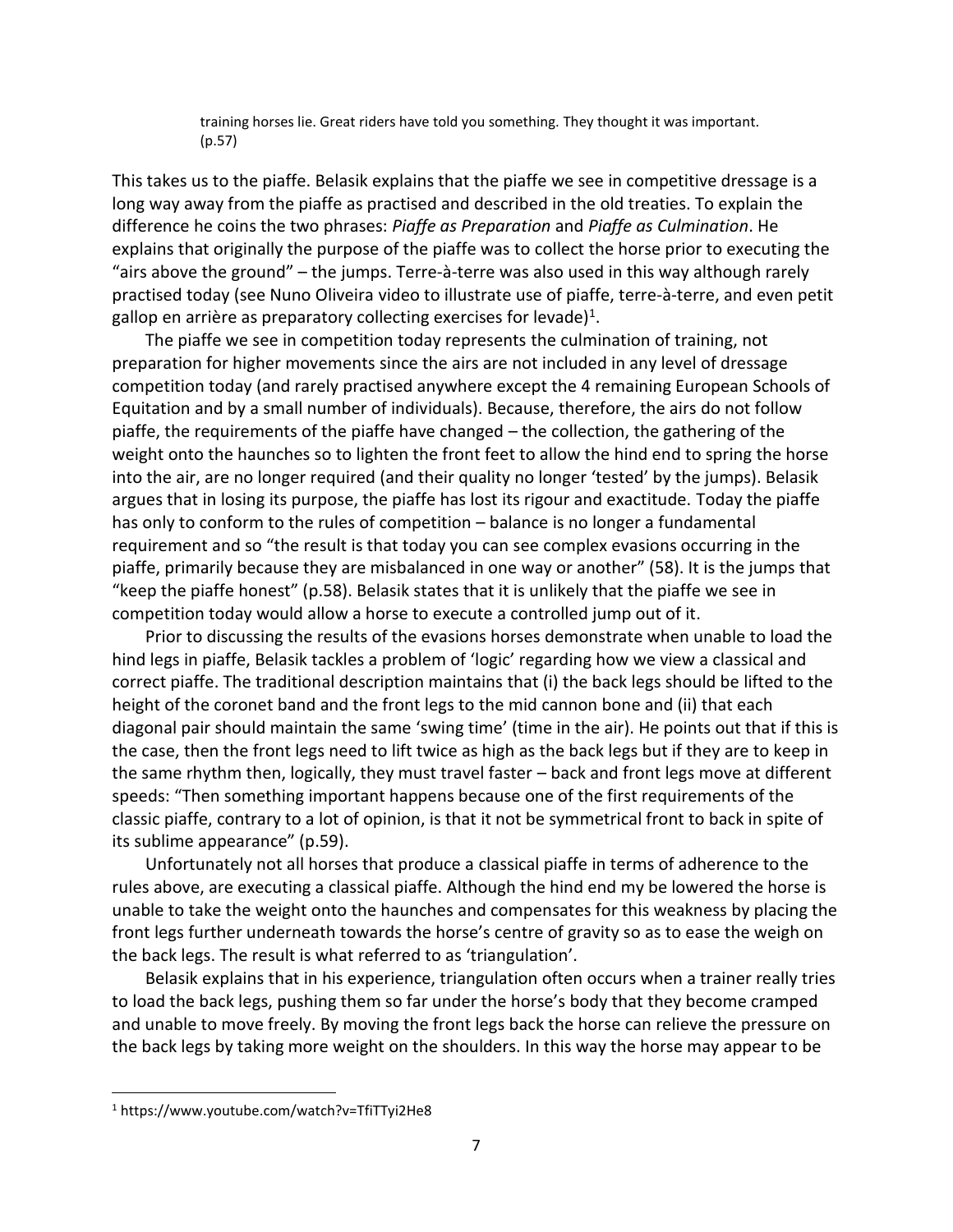sitting deeply but in reality, little weight is carried by the hind legs – a good example of piaffe as culmination. Belasik tells us that the Duke of Newcastle was aware of deeply sitting horses that were not really weighting the hind legs and he understood the need to allow the back feet to move away from the front feet so they may carry their share of the weight more easily.

The second problem in piaffe discussed is the problem of the horse bouncing the back feet too high due, once again, to the hind legs taking too little weigh. The problem is caused by inflexible hind leg joints but can be corrected by strengthening the abdomen, neck and rump and by increasing flexibility in the hind legs.

The problem of the hind legs being either too closely placed or too widely spread are also results of the horse being unable to take appropriate weight behind. Too close can indicate that the horse is not taking enough weight behind and too wide is an indicator of too much weight behind. Belasik states that in a 'traditional' or 'natural' piaffe, too much weight taken behind causes the front end to become too 'light' which causes the piaffe to "disassociate too much" (p.66). Too much weight behind also affects the ability of the horse to move between passage and piaffe, transitions that are a clear indicator of the quality of the piaffe. To correct the wide stance resulting from too much weight bearing the trainer should allow the piaffe to advance more.

The final issue in piaffe to be discussed is that involving lateral deviations. The same problems we saw in passage can appear in piaffe, namely balancé (sideways force of front legs leading to the horse swinging from side to side) and the front legs swinging inwards towards the centre, even crossing over. In each case relaxation and suppling the back and shoulders should help to improve the problem.

Returning to the traditional piaffe, Belasik reminds us that it is not quite a trot-on-the-spot since the front legs will move faster than the rear to keep the rhythm of the diagonals. Any lateral deviations are indicators of problems in weight bearing and suppleness that need to be addressed. Belasik agrees with those trainers who advise allowing the horse learning piaffe to use their head and neck to help in the balance and therefore allow them to carry the head a little lower than normal. Traditional piaffe should be allowed to advance slowly to "ensure that there is flexion and extension of the hind limbs" (p.69) which ensure that the hind limbs are gymnasticised since "Only in a circuit of flexion and extension of the hind limbs will the trainer avoid cramping the hind limbs – as Newcastle would say, 'too much assunder' – with a falsely lowered croup and a horse falsely on its haunches" (pp.69-70).

To bring the chapter full circle, Belasik returns to the issue of the legacy of the old classical writers. He warns against thinking in a linear fashion or trying to tie the works of these masters together in a "neat and tidy progression" (71). We cannot enter their time but we can try to make sense of them in our own time, in our own practise. They offer us a wealth of practical advice, especially in terms of technique and it probably fruitless to try and reinvent technique. He advises, instead, that to make use of these great writers, riders and thinkers, we should learn from applying their works to our own riding. The theme of 'going beyond' technique is revisited when he explains:

> In a very real sense each one of us has to re-invent the wheel in our own time. What we must try to do is not necessarily re-invent the technological wheel with every generation, but we must re-invent the psychological wheel, the artistic wheel, the psychic wheel.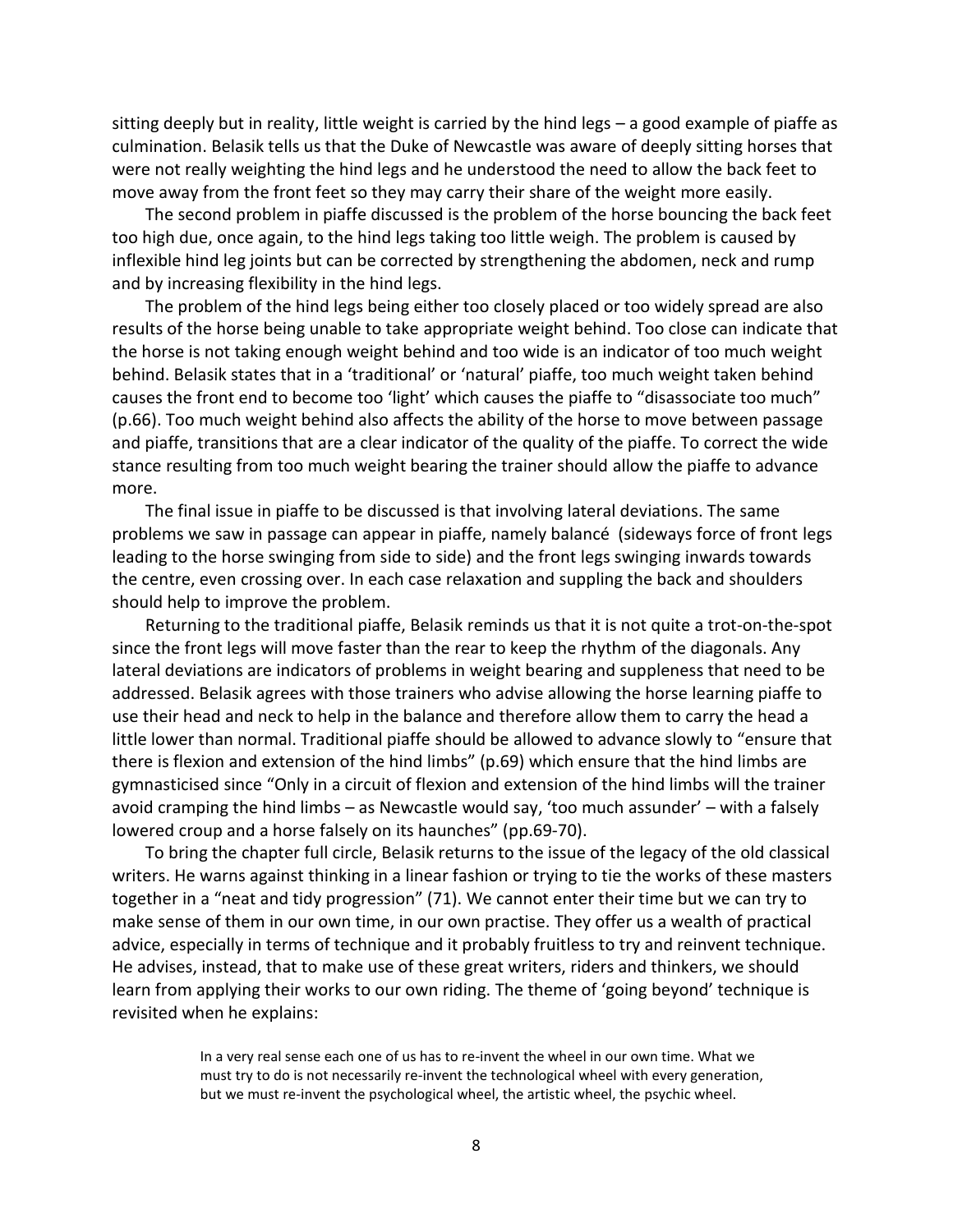When one can find the wheel of the unconscious, Pluvinel comes back alive, and Guérinière has never died. You yourself come alive. By using the technological wheel correctly, you can move beyond it. You can see the source. You see your part as part of the source. You can see past the field of inferiority and superiority. You can be right there with Pluvinel now. The restraints of space and time are in your mind (p.71).

Such writing takes us a long way from the technical detail of much of the discussion in the chapter but the above quote gives us insight into the way in which Belasik himself has solved the problem of synthesising the works of the old masters on one side of the aisle and the scientific and technologically supported discoveries in the field of equitation in recent times on the other. The explanation also looks forward to Belasik's third book in his trilogy *The Songs of Horses: Seven Stories for Riding Teachers and Students* (1999) where he magically combines the past and present into stories to help the classical rider on their personal journal.

The last paragraph of this chapter rich in description of technique marries together the roles of technique and an individual's 'energy' or 'spirit', illustrating Belasik's growing understanding of the relationship between the two.

# **Chapter 5: Deep work**

At the time of writing (1994), the training undertaken by some competitive riders/trainers was already under the spotlight. In this chapter Belasik discusses the benefits and potential pitfalls of what he refers to as "long and low or deep work". He admits that some trainers/riders do not advocate the type of stretching that such work facilitates but he takes time to describe how a horse needs to be gymnasticised and strengthened to take more weight behind (the aim of our training in our journey towards collection). The complex system of muscles that come into play in collection merits thoughtful consideration:

> The abdominal muscles will gain strength and will add upward support for the back as the belly contracts, the top-line extends. The neck will extend and raise, adding a kind of fulcrum torque over the withers, enhancing the back's lifting (p.74).

He develops the description of how collection results in a 'round' horse, drawing upon the work of Bennet (1990):

> …the back of the horse is lifted, rounded, basculed in collection by complementary abdominal support, and by stretching over two fulcrums – one being the withers and the other being the lumbo-sacral joint. When the hind legs reach under, the great muscletendon ligament systems pull around the lumbo-sacral joint and lift the back like a seesaw. When the neck is stretched the dorsal and nuchal ligament system pulls on the spinal processes of the withers and the scalene muscles at the base of the neck stabilize and push the lower neck up, the withers become another fulcrum so that the back lifts from the front also as the neck is stretched (pp.75-6).

This long quote is included here since the description it offers is so important in the arguments against the forms of so-called "stretching" that is referred to as 'rollkur' or hyperflexion and that are so damaging to the horse's wellbeing, in both physical and psychological terms.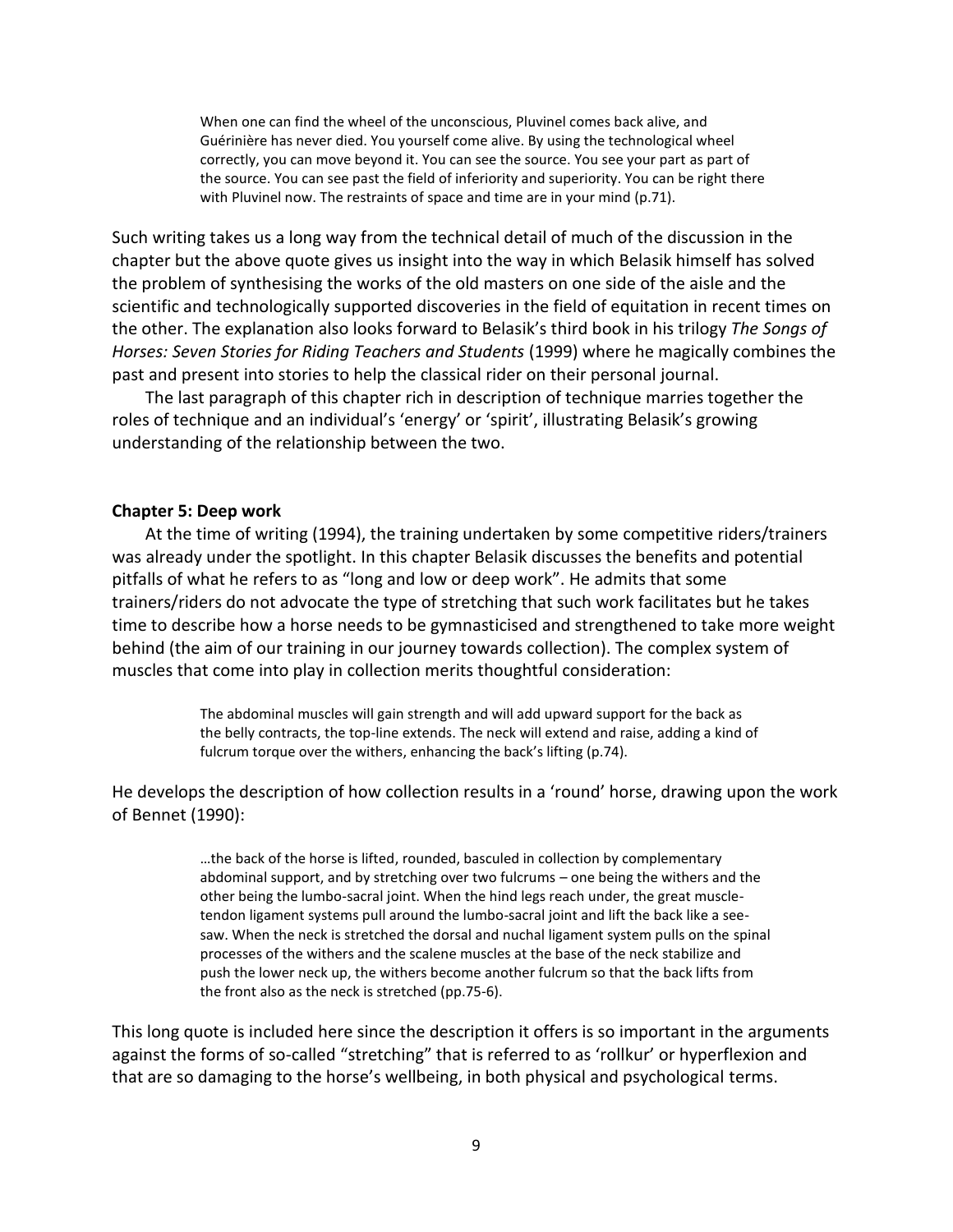Both collection and deep work require an active hind end. As weight is carried more and more to the rear, the front is lightened. A result of this is that the head is carried higher and to avoid cramping the horse it is also carried 'up and out'. Belasik emphasizes the importance of the neck being carried 'up and out' by explaining that "this retains an effective pull on the withers fulcrum, enhancing the round shape of the back even more" (p.76). Unfortunately, today it is not unusual to see horses ridden 'up and in' resulting in the neck being "cramped in an artificial arch or in an arch that is too high and tight". Consequently, "the top-side of the neck will actually shorten, nullifying the fulcrum effect" (p.76). The result of this way of going leads to a hollow, hyperflexed back, and stress placed on stifles and hocks – the result of handriding.

Collection lifts the back but young horses who have not become strong enough to collect can have their backs advantageously flexed and rounded by deep work. Belasik outlines two versions of deep work:

- i. Active forward movement behind, head low and neck stretched with the nose forward. The neck should be below the withers so that the fulcrum of the withers is brought into play. Belasik argues that in such work the horse may be able to stretch without activating this fulcrum by stretching along the crest. Instead the horse can straighten the neck and use the muscles on the underside of the neck.
- ii. Belasik prefers the second version in which again there is active forward movement, with neck lowered but with flexion so that the head is vertical or even a little bit behind the vertical. It is by ensuring that the neck is crested that the nuchal ligament is stretched, the flexion at the poll (that in the deep position causes the head to go behind the vertical) augments this stretch. He argues that such positioning mirrors the muscle usage that is required in collection:

…what, in effect, changes between deep work and collection is not really the shape of the neck but the lowering or engaging of the hindquarters. In a real sense the forehand does not levitate higher in collection, it is the hind end that sinks down (p.78).

His Figure 8 illustrates the second version of deep work and it not difficult to see how some may see various training gadgets as ways of implementing such stretches. It is fundamental that the stretching action is a result of the activity of the hind legs and not something that is created by pulling the head downwards.

In both the collected and deep work it is important that the horse "stretches *out* into an arch" (p.79 - my italics). The whole issue of the horse's head being ridden behind the vertical is one that causes much discussion and argument. Belasik makes his view clear:

> It is my opinion that the horse needs to be only slightly curved in order to be flexed at the poll to effect the elastic stretching. But it does need to be stretched. Sometimes the horse may be behind the vertical in the deep work. Yet when the haunches engage for collection, the forehand raises the same arched neck which will now assume the correct position of poll high and nose not behind the vertical. When correctly done, arched deep work can enhance the horse's natural movement and keep the horse flexible in the back and body so its stretching complements the later flexions of collection (p.79).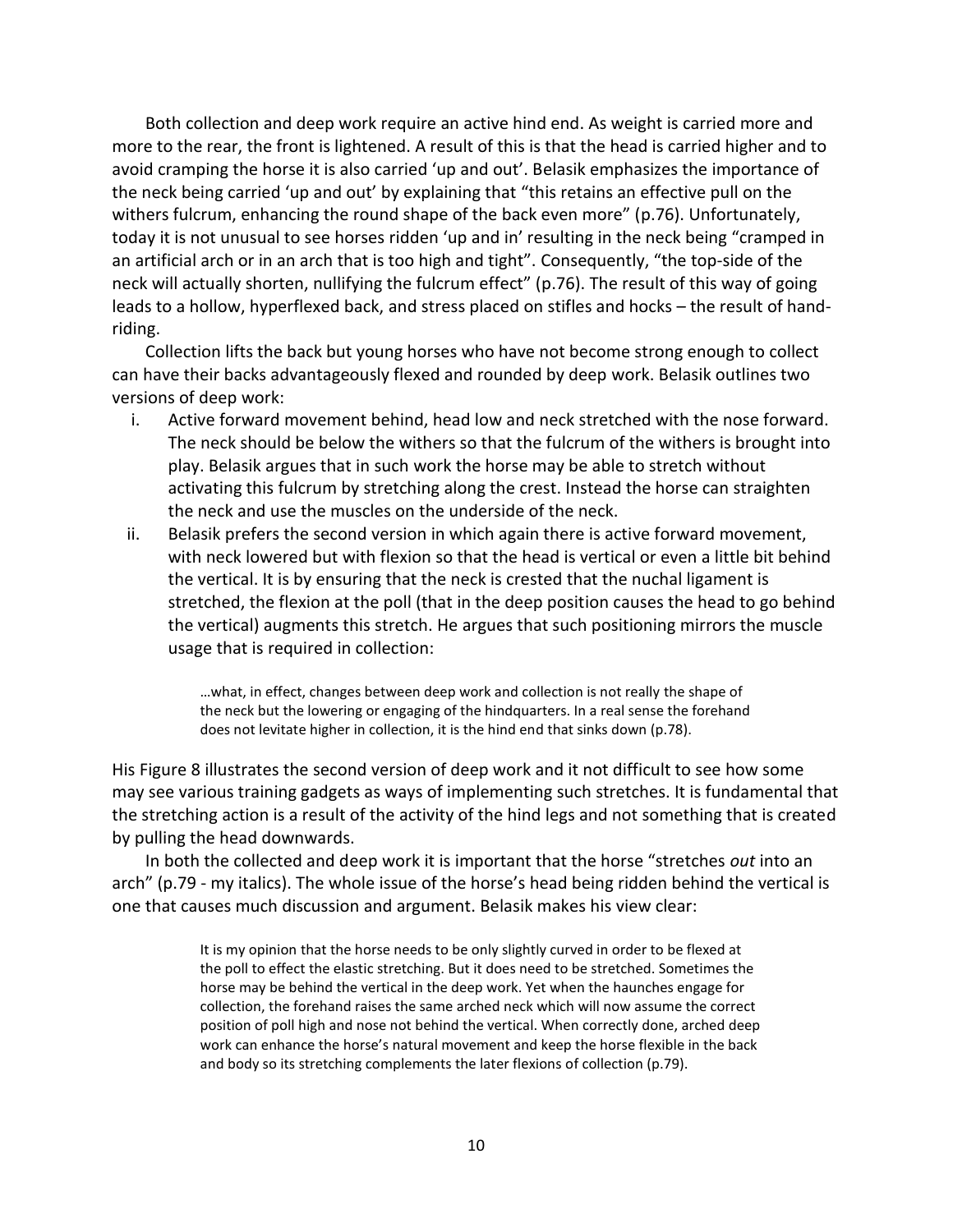Belasik emphasizes that deep work should be ridden with a light rein to stop the horse looking for support and encouraging elastic gaits and self-carriage; Belasik suggests that the horse also benefits psychologically from this light rein as he will learn to be 'responsible' and balance and self-confidence will develop (p.79). From the rider's point of view, riding with the light rein will ensure that there is no temptation to **"force the horse into overbending or overflexing**" (his bold), both of which are detrimental to the horse's muscles. The rider needs to ensure that it is the horse that dictates the amount of stretch achieved. Although he does not discuss it here, it seems important to emphasise that he talks of a 'light rein' and not 'no rein'.

#### **Chapter 6: Lateral work – in search of the mother load**

In this chapter Belasik sets out some 'rules of thumb' to help the rider consider the action of lateral movements in terms of their gymnasticising effects. His reason for doing this is his experience of contradictions in explanations surrounding the use and teaching of lateral movements. He suggests this confusion is due to the culture of equitation in which instruction and knowledge is passed from teacher to student verbally. Loyalties to those who teach us, the "transmission of feeling over facts" and the way that explanations (whatever their accuracy) become repeated or engrained over time results in "a continued passing of incorrect information over time" (p.82). The strength of what becomes almost an "oral tradition" means that any challenges to this tradition (e.g. from science) has a hard time to influence and change what is believed. Given Belasik's later interest and involvement in science to "test" the theories of the old masters, this problem of conflicting advice and rules is one that he takes up and examines in detail in later writings.

He defines the 'primary use' of the bending exercises of lateral work to be the correction of the 'natural asymmetry' in all horses. The lateral exercises allow the rider to isolate and exercise a particular hind leg so as to strengthen or develop its carrying ability. The aim is to develop both hind legs to work and carry weight equally and thereby straighten the horse's movement. To be successful in this fundamental training the rider needs to have a clear understanding of the workings of each lateral movement so that they can be used in a judicious way. The rule-of-thumb presented to help the rider in selecting an appropriate exercise is as follows:

> "Whichever hind leg is crossing over, or in front of, the other, will be the limb that is exerting more force, doing more work, and carrying a greater load. The reason for this is that it will always be that limb which will be directing the horse's line of travel. That limb will be the primary source of propulsion for the horse's mass in the line of travel. In spite of many assumptive explanations and theories, this rule holds true, regardless of the bend in any of these exercises." (83)

Belasik gives examples of shoulder-in, travers, and renvers:

- Shoulder-in (left) left hind steps under centre of gravity and exerts force
- Travers (left) right hind pushes
- **•** Renvers (left now on other side of the wall) right hind pushes.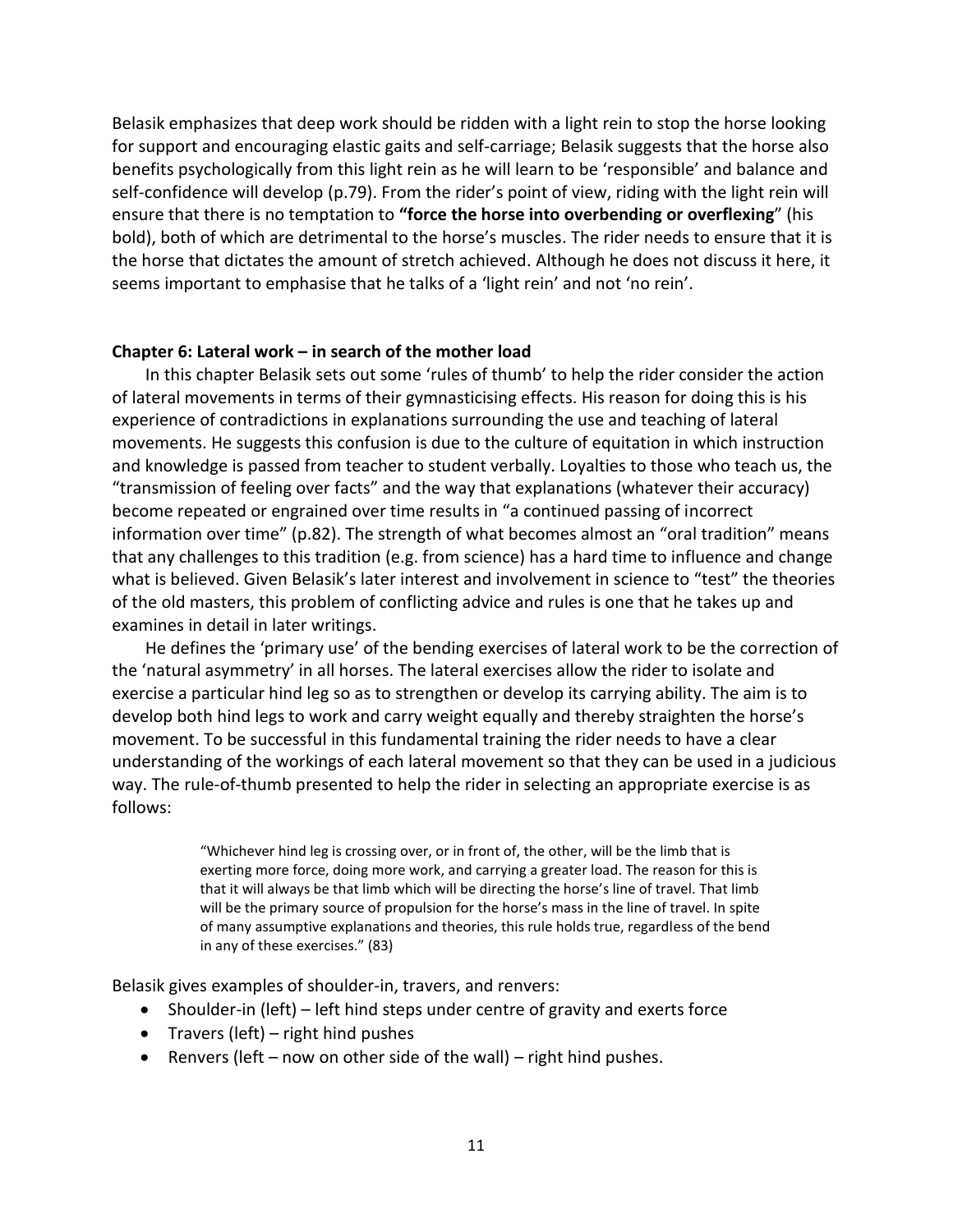Belasik describes an exercise, referred to by Podhajsky, which was popular in the Spanish Riding School, namely shoulder-in to renvers. This exercise is particularly useful since it changes the bend but keeps the same leg active and exerting more force.

By comparison, the half-pass, if ridden "on an angle with the shoulders well ahead of the haunches, as many of the old masters demanded" (p.87) has the potential to stress both hind legs at the same time: the outside hind steps in front of the inside hind whilst the inside hind has to step more under the body on account of the bend that the horse's body is making. The straighter half-pass parallel to the wall that we tend to see in competition means the inside hind tends to step to the side rather than under the weight of the body. Consequently, the hind legs may criss-cross more, carrying less weight, resulting in less engagement and, therefore, producing less power for collection.

The rider/trainer's skill lies in understanding that whichever leg moves "closer towards the centre of mass and centre of gravity in order to lift and propel the horse's mass in that line of travel, irrespective of the bend" (p.88) is the leg that is 'loaded' and, therefore, exercised. Careful and thoughtful practice of combination of lateral exercises allow the rider/trainer to isolate whichever leg he/she feels requires extra work in the journey towards straightness.

At the end of this chapter Belasik returns to the question about the role of tradition in any field of human endeavor. He quotes from Ibn Khaldun (a fourteen century Tunisian/Andalusian historian) who lists the traps and ruts that tradition, its beliefs and followers may inadvertently impose on the development and maintenance of our knowledge about our world. However, in contrast to tradition, science, if it is well conducted and reported, is relatively easy to inspect and, if necessary challenge/correct. It is a different story when it comes to the 'feeling' that is so important in developing our skills in horsemanship. He explains:

> It is harder to fix the inaccuracies of feeling. Here a rider must close the mind and open the body. So much of riding is the personal way one asks and answers without words. An inaccurate feeling is not one where the student feels something different to that felt by the teacher. All of us are different. So, by definition, we will feel things differently. Inaccuracies come about in how the rider goes about getting his/her feelings. The teacher cultivates the integrity of how you ask and answer. The feeling is between you and your horse (p.89).

Such knowledge is vital in our journey and yet its 'validation' is so much more difficult.

#### **Chapter 7: Confucius and the Canter Pirouette**

This chapter begins with quotations from five important commentators: the FEI Rules for Dressage, Boldt, Podhajsky, Albrecht and Oliveira. Each of the quotations relates to the collected canter and the canter pirouette which, Belasik claims, has the same relation to the canter as the piaffe has to the trot (i.e. a demonstration of the highest level of collection). The quotes are interesting in that two seem to be in accord and yet two suggest what may be a significant difference. The point on which they differ is the beat of the collected canter required for a pirouette – Albrecht and Oliveira both recognizing that as greater collection is attained in order to execute the desirable small, tight pirouette, with hind legs marking our a small circle, the rhythm of the canter will change from 3 to 4 beats. This surprises many since the 4 beat canter is commonly taught as a cardinal sin – a demonstration of faulty collection training. The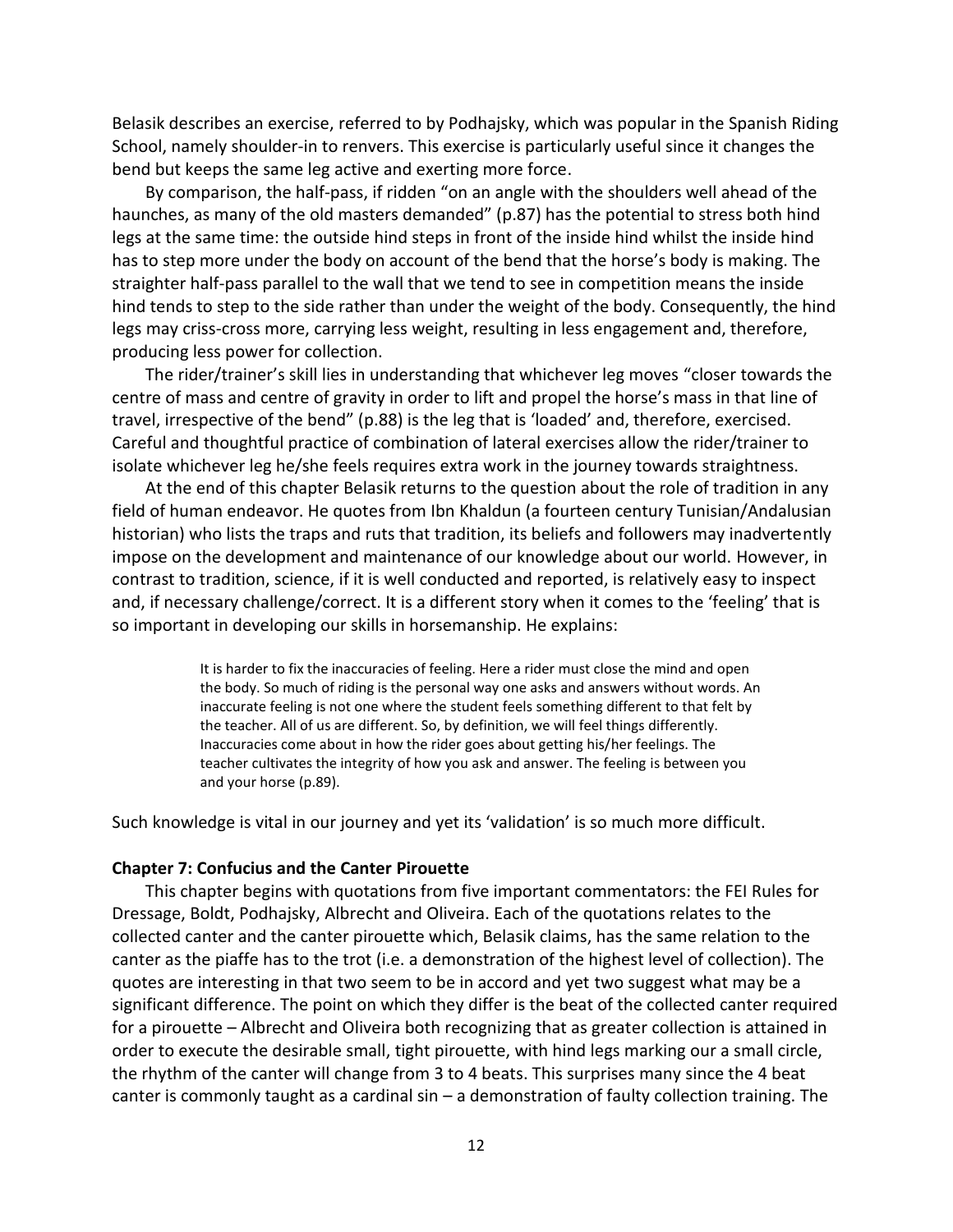argument for the necessity of a 4 beat canter is based on the logical explanation of the horse's movement in pirouette where it describes two concentric circles (one for the hind legs and one for the forelegs). The smaller the circles, the less time in the stride there is for the suspension between the footfalls: impulsion and suspension are reduced and the rhythm from the original 3 beat canter is disrupted.

Watching slow motion video has lead Belasik to believe that, biomechanically, the pirouette must be in 4 time, but as it is an exercise in the collection of the canter, logically it should be 3 beat. By enlarging the circle made by the hind feet and allowing the horse to make a greater number of strides, the exercise becomes easier for the horse to collect and maintain the 3 beat rhythm. However, the movement in competition requires a small circle to be described by the hind feet and this causes the horse to balance by throwing its shoulders round, reducing the number of strides and thereby changing the canter to a 4 beat rhythm. It is not difficult to imagine Belasik's frustration and experimentation when attempting to find a way through this problem. Stepping back and leaving the world of technique and relying on "feel" to understand the development of the movement as a demonstration of bend and collection of the canter helps him find a way through. He explains:

> To this day I still have found no philosophical compromise to the dilemma presented in the literature, the bodies of rules, and the biomechanics of the horse. I have made peace with it in the world of action. To me, the pirouette is not a trick. It is an exercise. Being an exercise it has built into it a relativity, a certain amount of freedom in its form, because the form will be changing as it develops (p.99).

The focus on 'purpose', he reminds us, becomes fundamental: "This is a classical principle: that the exercise's real value lies in the gymnasticising or 'dressing' of the horse and not in the display" (p.100). At this point he is able to explain that he continues to seek to ride the 3 beat pirouette as it represents the ideal of highest attainment, namely, collection:

> To me, it is a reverence for the unattainable goal of pure paces. It is my homage to collection and its gymnastic values and to rigorous impulsion, which must be at the heart of all collection (pp.100-101).

At the end of this chapter Belasik returns to an important theme in classical equitation. He explains how the classical 'masters' and teachers provide direction so that each generation does not need to reinvent the wheel. Picking up on the metaphor of the wheel – the circle – the pirouette, he explains that whilst we do not have to reinvent the pirouette as a movement, we do need to find how we will ride it and it is this execution that:

> …will reveal everything about our riding. In another sense we do need to reinvent the wheel with every generation. In each relearning more of us get trained, so we learn for ourselves al about the wheel and the circle (p.101).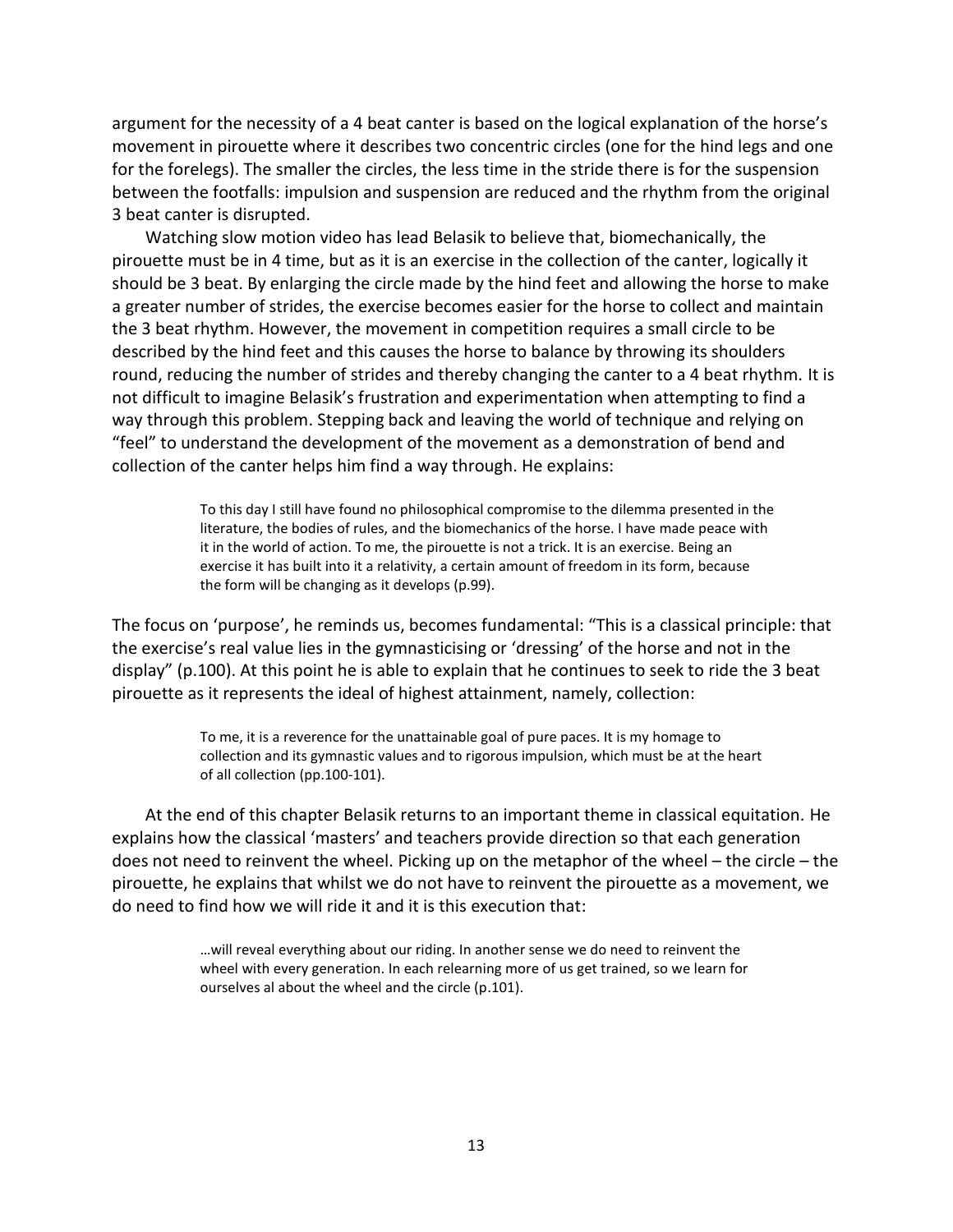## **Chapter 8: Resistance and Ethics**

The final chapters of the book move away from the more technical issues that arise from the various stages of the horse's classical journey towards collection and the high school. In this chapter Belasik discusses the problem of how the *rider* might deal with resistance in the horse. The 'story' which is given to illustrate his own thoughts on this topic involve a horse he was riding who seemed unable to learn how to piaffe well. Belasik and the horse were subjects in an experiment with academics from the New Bolton Centre at the University of Pennsylvania. As part of the experiment, the horse's heart beat was being monitored and could be heard by Belasik as he was riding. Much to his surprise when he came to ride passage (as part of an advanced FEI test) the horse's heart beat seemed to drop. Belasik concluded that the horse was not 'stressed' by the difficult exercise at all but simply did not want to passage and so 'held back'. The question that this experience posed for Belasik was, how should he deal with such a situation? Many would use force and he explains that, unfortunately, many horses will respond to force:

> If you are a trainer of horses you have to address the fact that all over the world horses trained in this manner [through brutality] are receiving praise and recognition in the form of prizes and accolades at riding competitions, and at the highest levels (p.106).

Alternatively, the trainer can chose to continue in an ethical manner; to have integrity, selfrespect and mutual respect. He explains:

> Once you act with integrity, in the issuance of commands, it is almost not your business what the horse does in response. If you are doing your work well, the horse will probably train well. However, if after a long while of your best work, the horse does not respond, there is no more you can do. The horse has decided not to be trained and you may have to let go. If you approach training this way, you will give the horse the ultimate respect. You give it a choice (p.108).

In addition to riding/training with integrity one needs to ride/train with knowledge of both a theoretical and a practical nature. If you do not choose to address resistance with force then you need something else to help you overcome difficulties you and the horse may face: you need technique. To have a deep understanding and be capable of applying technique wisely takes time and serious commitment. Such deep knowledge "is not intellectual philosophising. It takes mastery of a high level of practical psychology and physical development" (p.110). At this point Belasik makes an important point which gives insight into his own journey and how he has come to approach his own riding and training when he says:

> I love the technical pursuit. Yet I started to realise that the body of knowledge is unknowable. It is too vast and our time on earth too short. It was hard for me not to be saddened by this realization. I wasn't going to make it. I saw every day how much I improved from the technical lessons. I wanted to obtain all the information. I wanted to acquire the perfect form. It took a long time before I began to see that wisdom is the knowledge that there is no knowledge. You cannot know a thing completely because it changes all the time. However, you can try to know a thing. The way you try to know something is what life is about (p.111).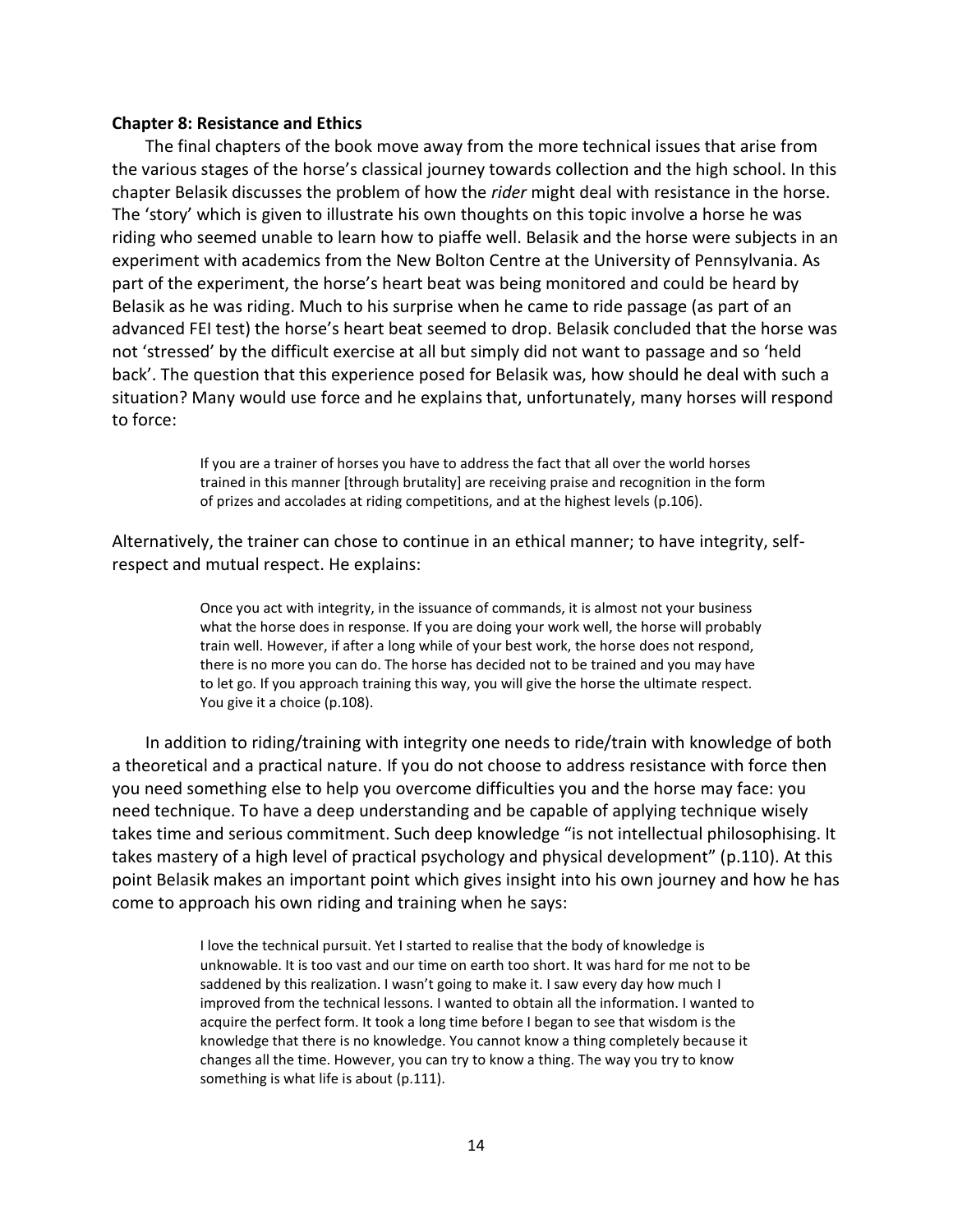The recognition of this situation and acceptance of it seems to be fundamental to Belasik and his understanding of his world and is a point he talks about elsewhere in his books. The message of the chapter seems to be: resistance itself is not that important: it is natural. What *is* important is the way we receive and react to resistance since it illustrates and illuminates our own character.

# **Chapter 9: The Myths of the Outside Rein**

In this chapter Belasik uses a discussion of the use and misuse of the outside rein to explore the popularity of the detrimental practice of 'hand riding'. To start the discussion he revisits the idea of the horse being 'straight' on the bend of the. What is meant by this is that for the horse to be straight on a circle he must bend evenly through his body so that the outside feet describe one outer track and the inside legs a second, inner track. Whilst riders may understand that it is the outside rein that creates the turn, or rather provides the 'edge' of the turn, the line between the outside rein supporting the turn and the outside rein restricting the necessary bend is fine. If the outside rein is used in a 'braking' effect then the outside of the body will be unable to bend and the horse will become crooked, usually shown by the horse's haunches slipping off the circle to the outside. As soon as the haunches deviate from the straight, the loading and carrying power are reduced. A second possible effect of incorrect outside rein is that the horse will lean over (like a bicycle in a turn) as the body is straight/rigid on the bend as opposed to straight/bent. Belasik explains the correct use of the outside rein:

> The proper use of the outside rein is to guide the power generated from behind, just as the trimmed sail helps guide the boat. Never does it take an active role and actually bend the neck. This will only succeed in eventually disconnecting the neck from the horse's body and lead to a rubbery neck in front of the withers and a stiff body behind the withers – instead of a flexible body and solidly connected neck, i.e. the horse moving in one piece (p.117).

The idea of the rein catching the power from behind leads Belasik to consider how the 'power' is generated from the rider's seat and legs. Independent use of the legs is critical:

> The rider's inside leg can dually act on the horse, not only to move the horse forward by signaling the hind leg on that side to step up more, but also to encourage bend around that leg. So the inside leg generates power into the horse toward the outside rein, which encourages or guides the horse around the curve. Although the rider's outside leg cannot be asleep, it cannot be overactive near the girth or it will push the bend out of the horse and have a discouraging effect on the impulsive travel around the circle. The outside leg needs to be slightly back to catch the haunches if they deviate too much to the outside and to help encourage expanding impulsive steps on the outside of the horse's body. Too much strength and the rider will squash the horse into rigidity between both legs. It is not the easiest thing in the world to have independent leg aids but they are critical to good, free, forward movement (p.118).

Belasik explains how often he sees riders and trainers who concentrate on the action of the hands and this seems to result in 'hand riding' which, he claims, is "not real equitation". It is interesting that his own teachers, both 'traditional' and those who had Baucherist influences,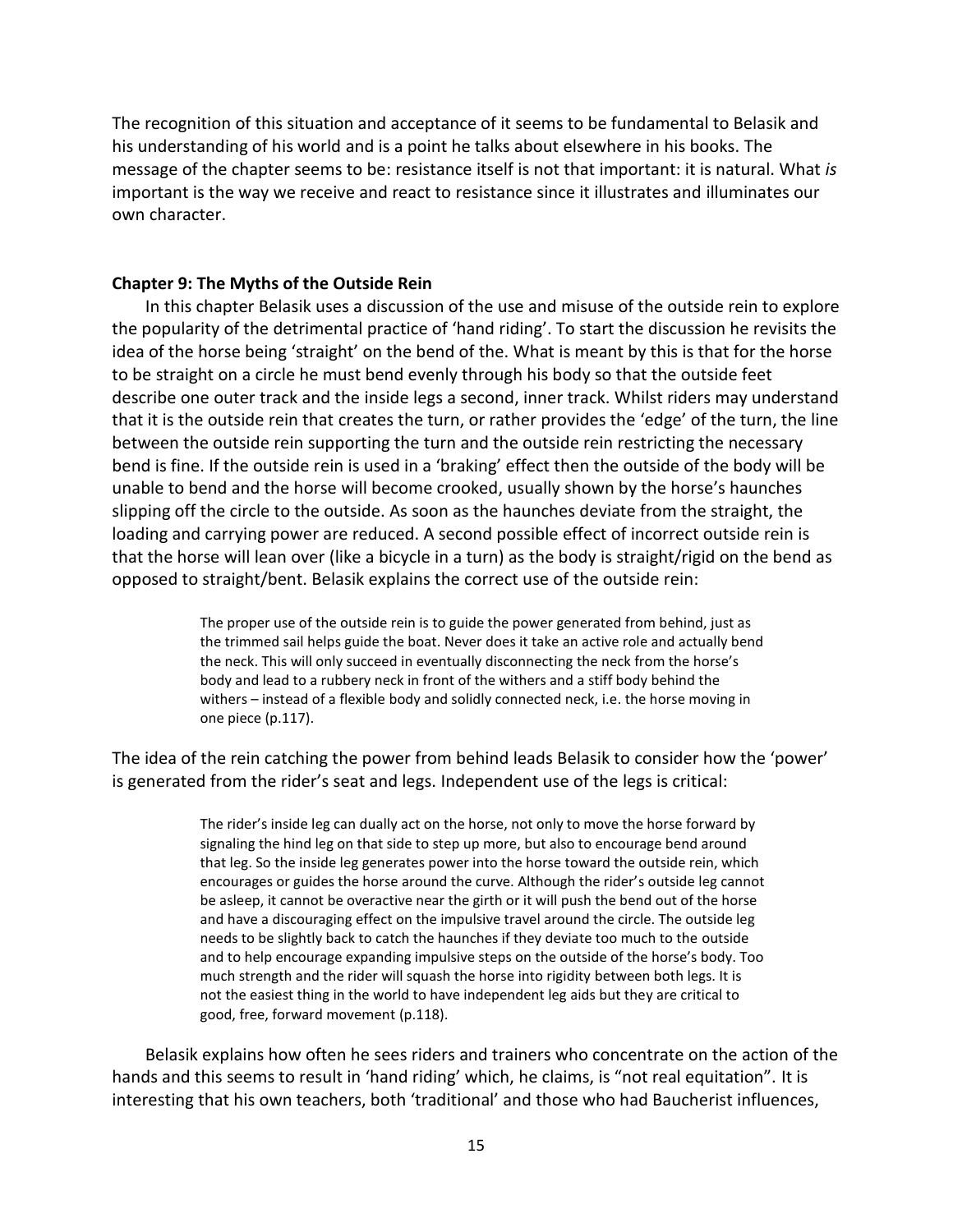had always taught him that "hand riding was the crudest of riding" (p.119). He argues that "Rough hands will effect every physical and psychological aspect of riding" (p.119) and the results only produce a horse with a neck disconnected from its torso. This is the antithesis of the aim of the classical rider who seeks to make the horse flexible in its body as a whole. He explains that he has spent time inspecting the illustrations in the books of Newcastle, de Pluvinel, Eisenberg and de la Guérinière and could not find a single example of a horse being bent to the outside – all show inside bend. He considers how the shoulder-in can be seen as a development of the understanding of inside bend as a way of placing the horse with greater weight upon the haunches, an action that leads to collection. He explains:

> The great *pli*, or neck bend inside, was gradually reduced as the riders became more masterful at bending the body vis à vis the shoulder-in, renvers. All this continuing work being based on the inside bend, around a pillar, around the leg. Eventually this bending developed connectedness and straightness (p.121).

Discussing the origins of modern 'hand riding', Belasik suggests that it is likely to have been influenced by the work of Baucher and his 'disciple', Fillis. In my experience Baucher seems to generate some fairly violent reactions. It is quite difficult to judge Belasik's views on his approach since he recognises him as "a controversial albeit brilliant rider", but seems to criticize his experiments to reduce/remove resistance by many forms of jaw flexions. He suggests that Fillis developed his own interpretations of Baucher's flexions, the implication being that in this way they were compromised somewhat. One might argue that Baucher was (using the analogy from a previous chapter), reinventing the wheel for himself. What others later claim to be examples of Baucher-influenced approaches may not be the case. Belasik notes that when he watched Nuno Oliveira (recognised to be strongly influenced by Baucher) he never saw "pulling on the reins". The irony of the situation is that many competitive riders who are said to be influenced by Steinbrecht and those German's who dubbed Baucher the "gravedigger of French Equitation" demonstrate "ferocious rein pulling from side to side" (p.123). Belasik states his opinion that bad riding can come from "any school". Lack of examples of properly classically trained horses and a propensity to have little patience to learn properly, leads young riders to imitate and to accept "hand manipulation as a method towards collection and lightness, when it is in fact a physical and biological impossibility" (pp.123-4).

Belasik reminds us that Baucher's flexions were part of his method of distributing the horse's weight equally over all four legs, not to place the horse more on the haunches. Using the hand is like applying a brake and when we apply the brake to a moving object, the weight moves forward, not backwards. So hand riding may create a horse light in the mouth as it avoids the bit but the horse will not be light as a result of engagement of the haunches that leads to "a cresting neck promoting bascule" (p. 124). This explanation helps me understand Belasik's teaching to ride the horse's neck "up and out" since, he says:

> Horses that are ridden strongly, athletically, without the neck cresting up and out, lose their overall bascule. When the bascule suffers, so does the horse – usually first in the back, and therefore in the transmission of power (p.124).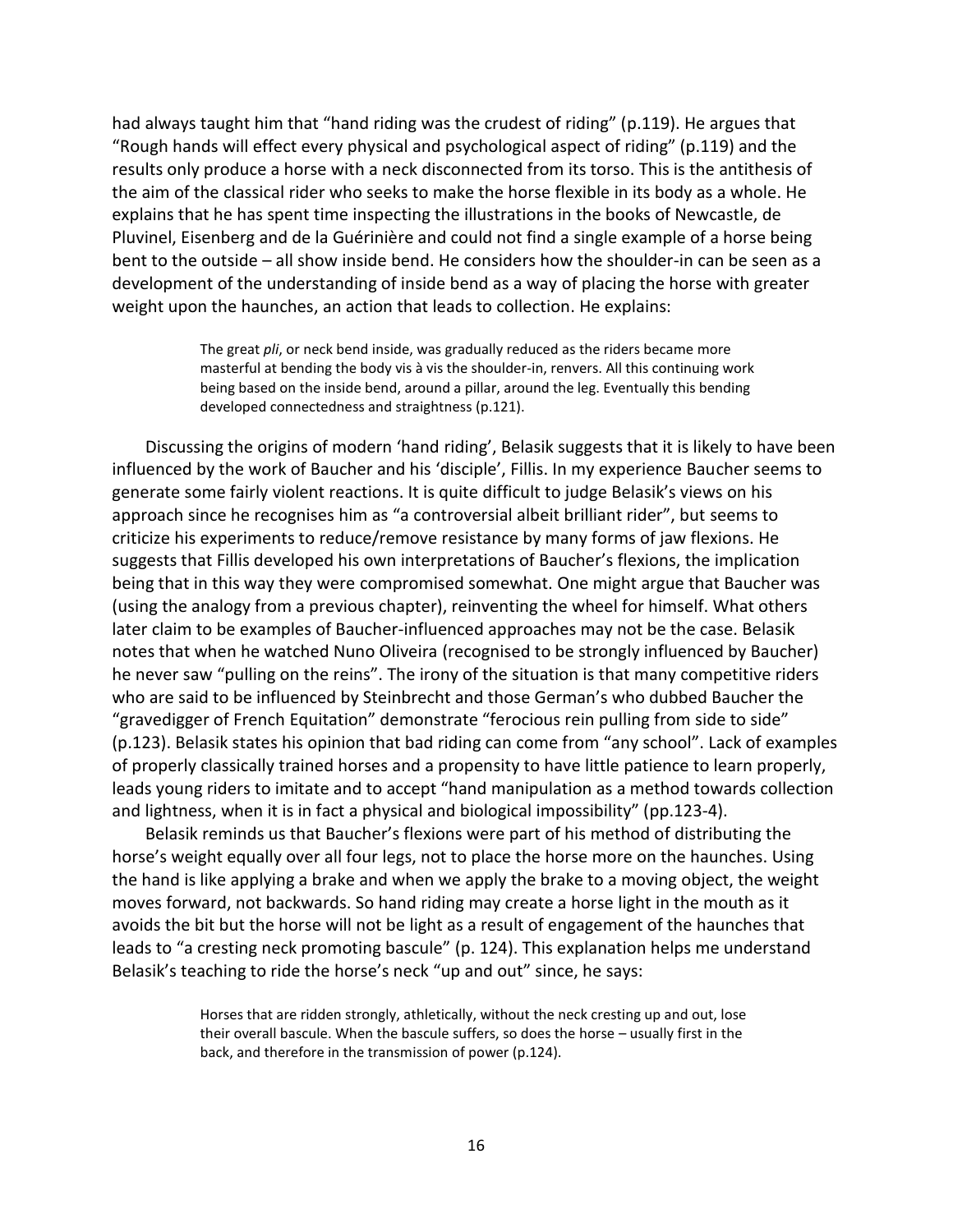The more we focus on the hand, the more we tend to forget about the importance of the seat and leg. This, he suggests, is why lungeing the novice rider has traditionally been such a "cornerstone of classical equitation". He calls for trainers to teach the fundamentals of the classical approach:

> It is up to the teachers of riding to insist on the acceptance of the common language of classical riding: the seat, and not the hands. This is not for sentimental nostalgia, but because if one doesn't understand all the reasons why hand riding is crude, including the biomechanical and spiritual, one cannot understand the finer forms of classical equitation (p.125).

The chapter ends with a paragraph that represents Belasik's underlying philosophy of riding. I have a feeling that the sentiment may have been hard learnt and all the more keenly understand because of that:

> However, if you use the horse for travel towards some destination of your ego, you are no better than a bad farmer who has no love for the land, and your horse is nothing but a misused beast of burden. One of those fundamental tasks of the Journeyman is to learn to carry your own burden, and not project it onto other living things (p.125).

This sentiment is picked up and developed in the following chapter.

#### **Chapter 10: Riding as a Meditation**

In this chapter, Belasik suggests a distinction between two types, or philosophies, of classical riding. The first type is characterised by those who can be seen to take a somewhat brutal approach to the training of the horse (i.e. Grisone, Pignatelli, Newcastle), the likes of whom "never shied away from being extremely rough and severe in the training of their horses" (p.127). The other group, represented by the likes of Xenophon, de Pluvinel, and de la Guérinière, adopted a philosophy of horse training promoting 'gentleness', 'judicious treatment' and 'naturalness'. Whilst we may recognise a difference in these two groups – "humanness versus brutality", Belasik suggests that this is not sufficient as a true description of the difference between the two philosophical approaches to riding. Instead, he suggests that the real difference lies in "whether the riding is used for mundane purposes or whether it is realized for its metaphorical meditative properties" (p. 128). He gives examples: Xenophon was not merely a cavalry officer discussing the training and care of horses – he was also a philosopher. De Pluvinel returns often to the role of horse riding in the education of the youth and in particular to the personal development of his particular students, the Dauphin. De la Guérinière, at the very beginning, sets out the personal qualities necessary to become a horseman, qualities which are rare and which, consequently explain why there are so few real horsemen. This theme of critical self-reflection, learning and personal development is one which, I feel, is central to the classical approach and one which sets apart the classical rider from other riders (who might focus on the training of the horse and the learning and application of technique alone).

Belasik compares equestrian art to martial arts, whose practitioners have explored "the metaphorical qualities of their disciplines and their value as meditations capable of developing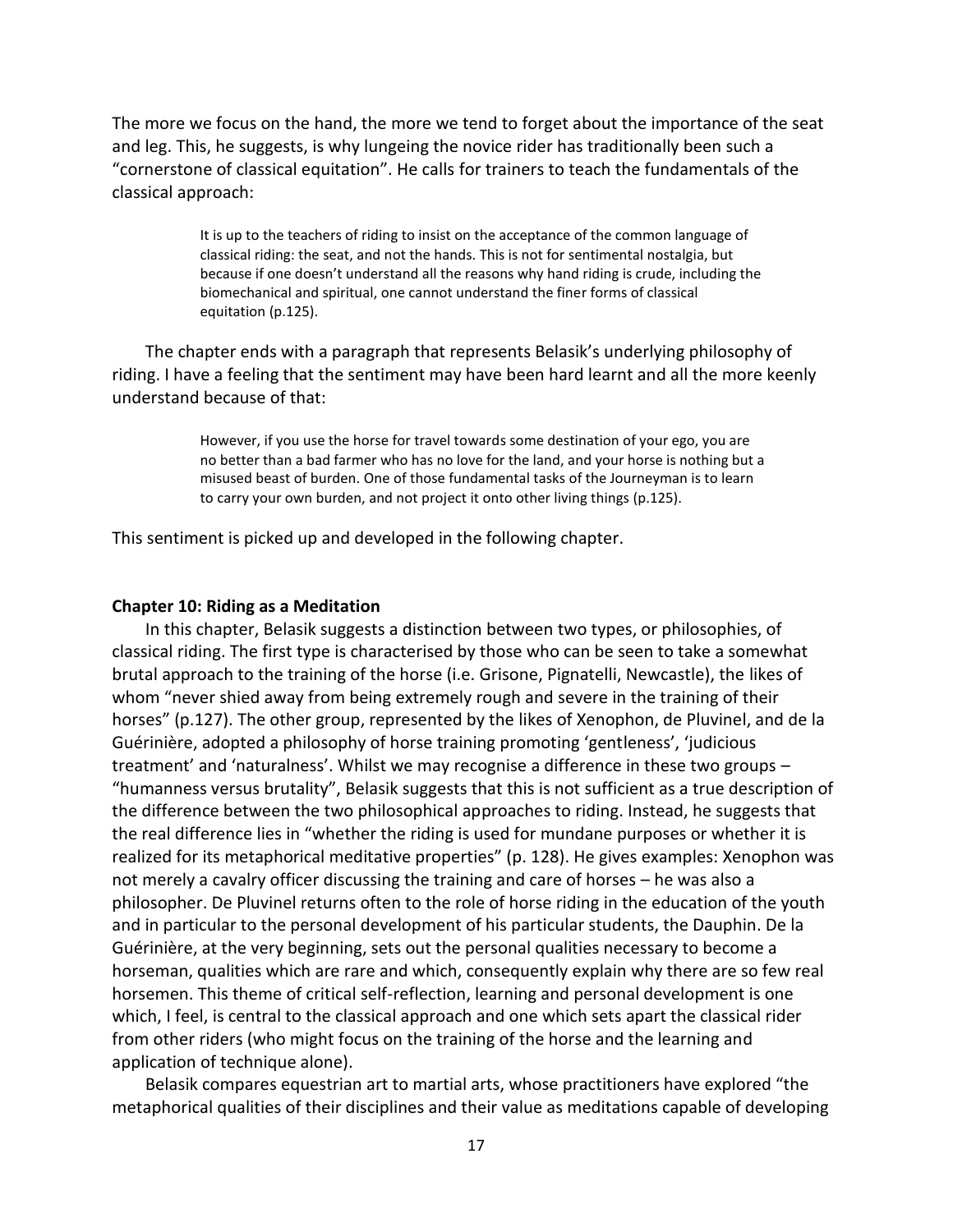self-awareness, self-enlightenment and natural understanding" (p.130). He compares the use of the bamboo sword in Kendo with the role of the ridden horse. In Kendo the bamboo sword cannot really harm an opponent – it is used to cut through one's own ego. In this way the study of sword fighting is the vehicle through which one learns about one's self and life. By comparison:

> In horsemanship the vehicle of enlightenment is the horse, and the horse is nature itself. This is one of the reasons for the rich mythology involving horses and men. Since the horse is nature itself, the lessons are incredibly profound. The moment the horseman/rider succumbs to the lessons of the horse, they have transcended the duality of man and nature, man against nature. For modern western philosophy, this can be a great jump. However, if it happens, the I-ego dissolves, and the rider sees right into nature, his own and the horse's which are, of course, from the same source (p.131).

Throughout this chapter, the references to Jung indicate influences on Belasik's thinking and sense-making about this aspect of equitation. He uses a famous quote from Jung to explain the problem of an ego that dominates: "The man who must win at something has not yet arrived". This "arriving" equates to the development of the self, to understanding the self. He explains the problem for the rider:

> The Journeyman rider knows this place well. To get stuck in this world of winning at something means the totality of the self cannot be reached because the ego won't recede. The ego stops the rider's development on all levels and leaves him an imitator, not just on a personal level but on a technical level also (p.132).

In his book "A Search for Collection" (2009), Belasik speaks about riding 'inside' and 'outside' the 'system'. When one achieves balance, harmony, togetherness, when one becomes part of the horse, when horse and rider become one, part of the same entity, the rider rides 'inside' the system (the whole that is horse and rider). But ego, if dominating, takes a path that rewards desired responses and punishes undesired responses. A successful rider is rewarded with prizes and rosettes, eternally given recognition of success. He who seeks/needs such externally bestowed gratification is he who has not yet 'arrived', they are those "who have stopped on the road to his own enlightenment, his own individuation. The ego reigns in these places. It will not recede. The rider cannot further develop and must be vulnerable to manipulation from the outside" (p.132). Such riders are always riding 'outside the system' of the horse.

Belasik returns to the title of this book "Exploring Dressage Technique". He explains that he more he read and studied technique, the more he began to understand that the 'movements' of classical riding were not the things that embodied the classical approach. He explains:

> It is impossible to base the idea of riding classically on the performance of certain movements alone. Saying this or that exercise is classical can become increasingly cloudy the deeper you research them. My continuous study of technique kept showing me that the movements themselves were not the glue of classical riding (p.134).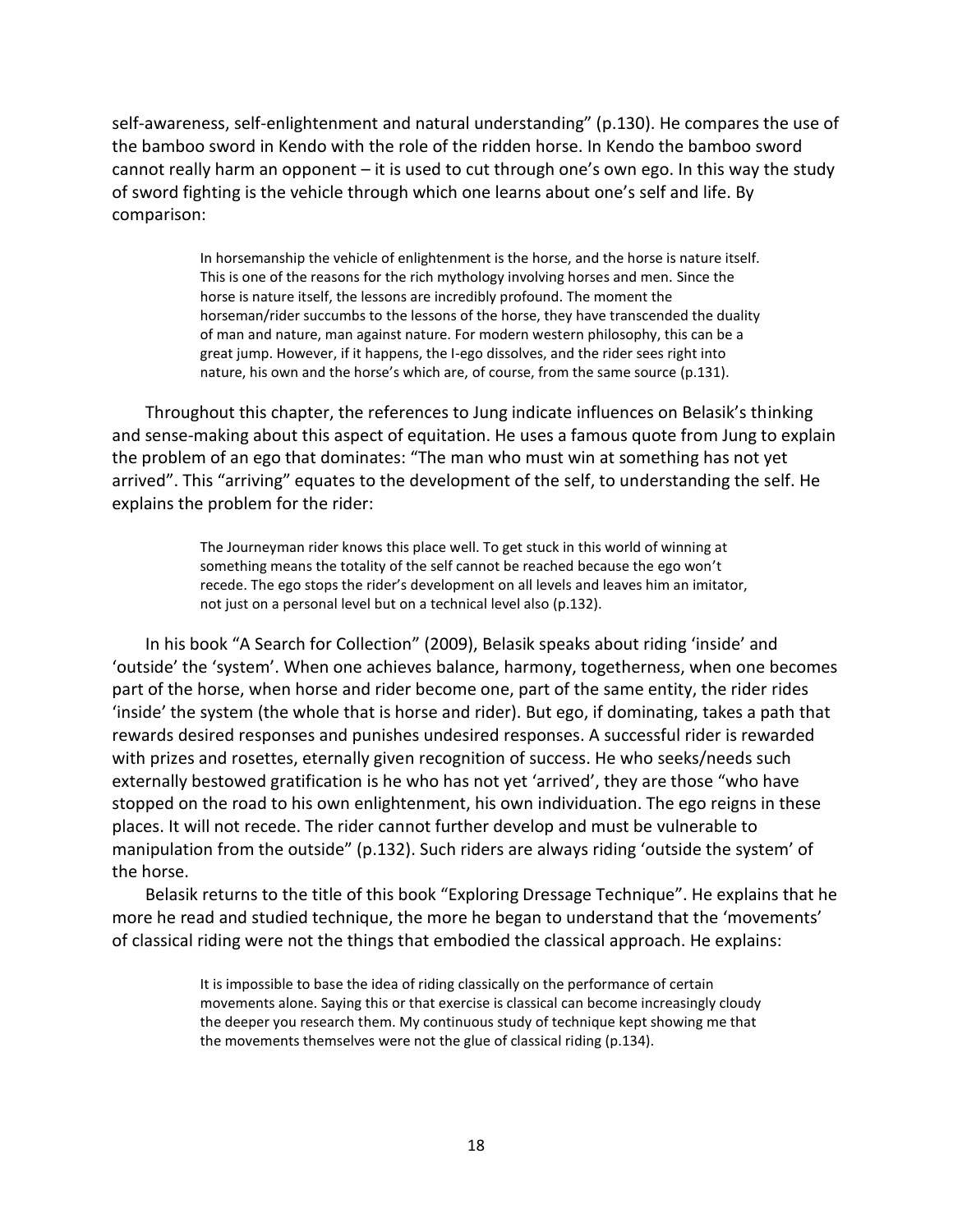He begins to understand that it is the personal development of the rider that completes the classical 'journey':

> I was beginning to see that even if and when riding was dazzling in technical bravura, unless it made the step from mundane to meditation, it could not be art. No matter how great the technique, the rider could get arrested from arriving. I think it can be said that both philosophies of training produced well-trained horses, but only one also produced well-trained men (p.134).

A little later Belasik offers a fairly lengthy description of "a strong and vivid dream-like image" he experienced. He was riding fast across a wide, dry and dusty plane. Ahead was another rider, sitting stationary on a white Spanish horse. On approach he sees the rider is an old man, comfortable on his horse. As he gets close he realizes the old man is himself. He notes he sees himself galloping towards the end of his life and at the same time watching, waiting for his younger self to 'arrive'. He saw the strength and trust of the horse carrying him, and its true role:

> The horse, always man's fearless companion, his most trusting ally, could carry him through and danger, through all those distortions that keep a man from being where he should be. I saw that the beautiful horse was, in the end, always ready to carry me toward my own real self. Somehow the horse knows that you are out there waiting for yourself. The horse will help the man. I began to feel that in the end this is the only job worthy of the horse's effort: not to serve a man's childish egocentric impulses and insecure desires – these jobs demean the horse and the lessons of the mythology. The horse, it seems, has always been there to help carry the man to his own real self, if the rider wants that challenge (p.136).

#### **Epilogue:**

In the epilogue, Belasik explains how, over the years, the complexities and apparent difference of opinion regarding classical riding have caused him less concern. It seems his route became clear when he focused on "what comes naturally to the horse" (p.139) and this is the criteria he uses to judge whether a movement is classical or not. He explains he has never seen an untrained horse do Spanish Walk (interesting since I have seen my elderly showjumping gelding execute up to 9 consecutive steps of Spanish Walk, at liberty, in front of his favourite mare). Whilst natural movement is his criteria for classical training he returns to reflect on what classical means for the rider. It is not just technical excellence but also soothing of the spirit. He suggests that riders make choices, whether to be driven by external praise (or lack of it) or whether they will take on the challenge of learning to know themselves. He explains how he came to realise that "the Journeyman cannot project his own missing face onto the spirit of the horse" (p.141). This second way is hard. Very hard. One needs to develop calm and inner strength to survive and grow. He makes it clear that this is his chosen route, but it is a route that continues day after day: it does not end as the end is never reached. For me, this is the meaning of the classical approach.